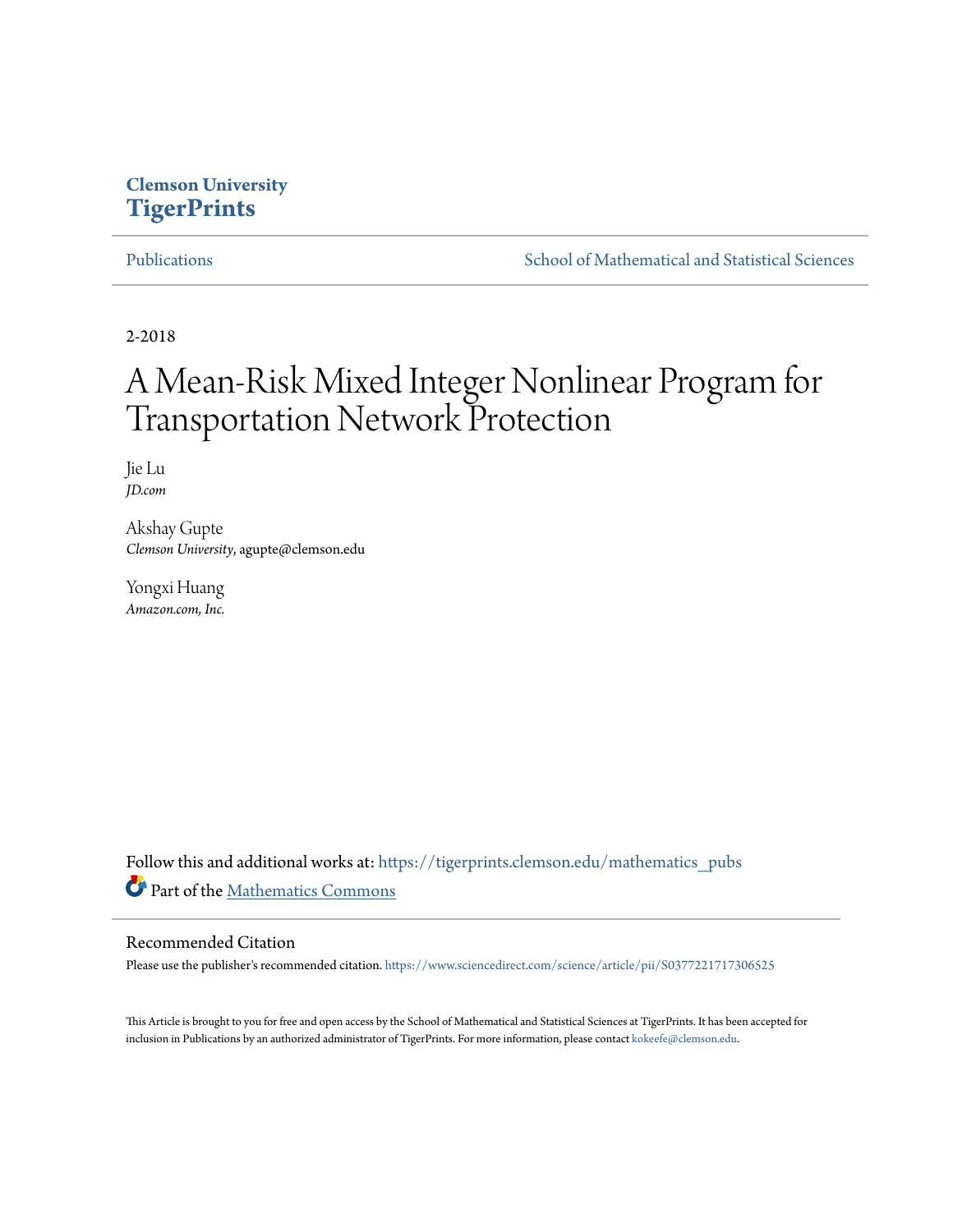# A Mean-Risk Mixed Integer Nonlinear Program for Transportation Network Protection

Jie Lu<sup>a,1</sup>, Akshay Gupte<sup>b,∗</sup>, Yongxi Huang<sup>c,1</sup>

<sup>a</sup>Algorithm Design and Development, JD.com  $b$ Department of Mathematical Sciences, Clemson University  $c_{Amaxon.com, Inc.}$ 

#### Abstract

This paper focuses on transportation network protection to hedge against extreme events such as earthquakes. Traditional two-stage stochastic programming has been widely adopted to obtain solutions under a risk-neutral preference through the use of expectations in the recourse function. In reality, decision makers hold different risk preferences. We develop a mean-risk two-stage stochastic programming model that allows for greater flexibility in handling risk preferences when allocating limited resources. In particular, the first stage minimizes the retrofitting cost by making strategic retrofit decisions whereas the second stage minimizes the travel cost. The conditional value-at-risk (CVaR) is included as the risk measure for the total system cost. The two-stage model is equivalent to a nonconvex mixed integer nonlinear program (MINLP). To solve this model using the Generalized Benders Decomposition (GBD) method, we derive a convex reformulation of the second-stage problem to overcome algorithmic challenges embedded in the non-convexity, nonlinearity, and non-separability of first- and second- stage variables. The model is used for developing retrofit strategies for networked highway bridges, which is one of the research areas that can significantly benefit from mean-risk models. We first justify the model using a hypothetical nine-node network. Then we evaluate our decomposition algorithm by applying the model to the Sioux Falls network, which is a large-scale benchmark network in the transportation research community. The effects of the chosen risk measure and critical parameters on optimal solutions are empirically explored.

Keywords: Transportation, Retrofitting, CVaR, Stochastic mixed integer nonlinear optimization, Generalized Benders decomposition 2010 MSC: 90B06, 90C11, 90C15, 90C90

<sup>∗</sup>Corresponding author

Email addresses: jielu1301@outlook.com (Jie Lu), agupte@clemson.edu (Akshay Gupte), erichuang05@gmail.com (Yongxi Huang)

<sup>&</sup>lt;sup>1</sup>The work was done mostly when the author was at Glenn Department of Civil Engineering, Clemson University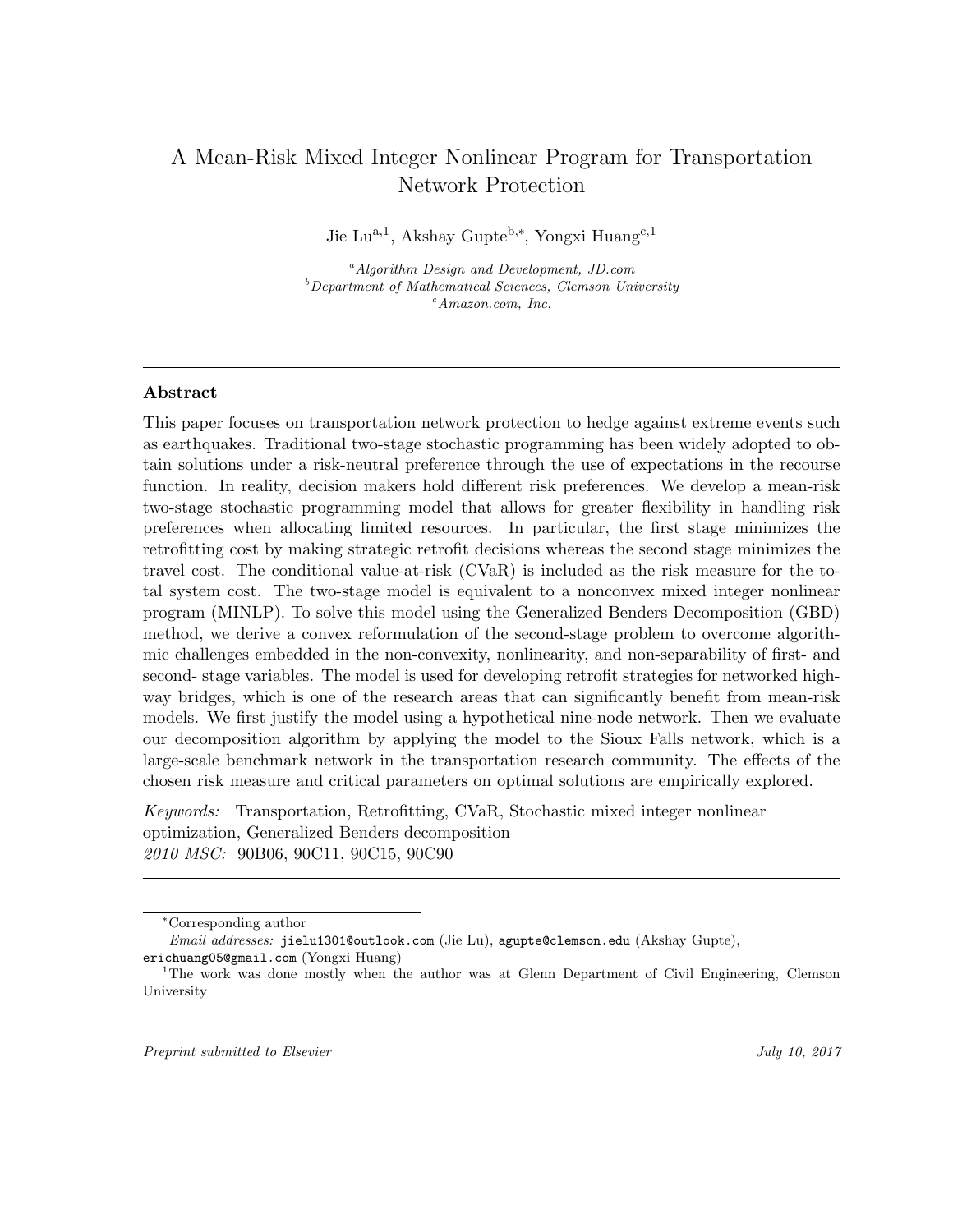#### 1. Introduction

Many highway bridges in the United States (U.S.), especially old bridges, can be seriously damaged or collapse even in relatively moderate natural disasters, such as mild earthquakes [\[1\]](#page-28-0). In a recent infrastructure report card issued by the American Society of Civil Engineers (ASCE), one in nine U.S. bridges was deemed structurally deficient [\[2\]](#page-28-1). Since 1960's, major structural damage has caused millions of dollars of economic losses in a number of states, including Alaska, California, Washington, and Oregon [\[1\]](#page-28-0). To improve this situation, at-risk bridges must be identified and evaluated and retrofitting programs should be in place to strengthen its resilience [\[1\]](#page-28-0). Highway bridge retrofit is one of the most common approaches undertaken by federal and state departments of transportation in order to mitigate negative effects of extreme events on highway transportation networks. Bridge damages due to extreme events may result in direct social and economic losses as a result of post-disaster bridge repair and restoration. There may also be indirect impacts on transportation networks due to short-term evacuations and emergency responses  $[3]$ , and even long-term changes in travel activities  $[4, 5]$  $[4, 5]$  $[4, 5]$ . These adverse impacts can be avoided or alleviated if proactive bridge retrofit strategies are deployed.

The Federal Highway Administration (FHWA) estimates that to eliminate the backlog of all deficient bridges by 2028, an annual investment of \$20.5 billion is needed; however, currently only \$12.8 billion is being spent [\[2\]](#page-28-1). Due to the limited retrofitting resources, it is neither practical nor economical to retrofit all bridges to their full health conditions and thus a prioritized retrofitting scheme is expected. In practice, resources are prioritized to bridges based on ranked structural deficiencies [\[1\]](#page-28-0) which neglects the effects of networked bridges. The resultant solution may be sub-optimal if indirect social losses (e.g., travel delay cost) are considered, since traffic flows are allowed to redistribute over the transportation network and affect other at-risk bridges. This justifies the need to consider bridge retrofitting strategies at a network level.

#### 1.1. Example of a network-based model

Let us consider the benchmark Sioux Falls network, which is commonly used in the transportation research community (cf. LeBlanc et al. [\[6\]](#page-28-5)), to better understand the importance of a networked model. Refer to Figure [1.](#page-3-0) Assume that there are four bridges, labeled as A, B, C, and D, which are vulnerable to seismic hazards.

A failure of bridge C (i.e., functional obsolescence) would detour the traffic on link 60 from node  $\#20$  to  $\#18$  to a longer path consisting of links 61, 58, 52 and 50. This may result in higher travel cost, due to detours and resulting congestion. Additionally, the varied structural deficiencies of each bridge may require the use of different materials and labor for its rehabilitation. The main challenge is then formulating strategic allocations of limited resources to the bridges before they become structurally inadequate and cause undesirable consequences to the network. A strategy solely based on the ranked structural deficiency status would not guarantee system optimality. For instance, assuming that bridge D is in a worse condition than bridge C and that resources are insufficient to support retrofitting both of them, bridge D will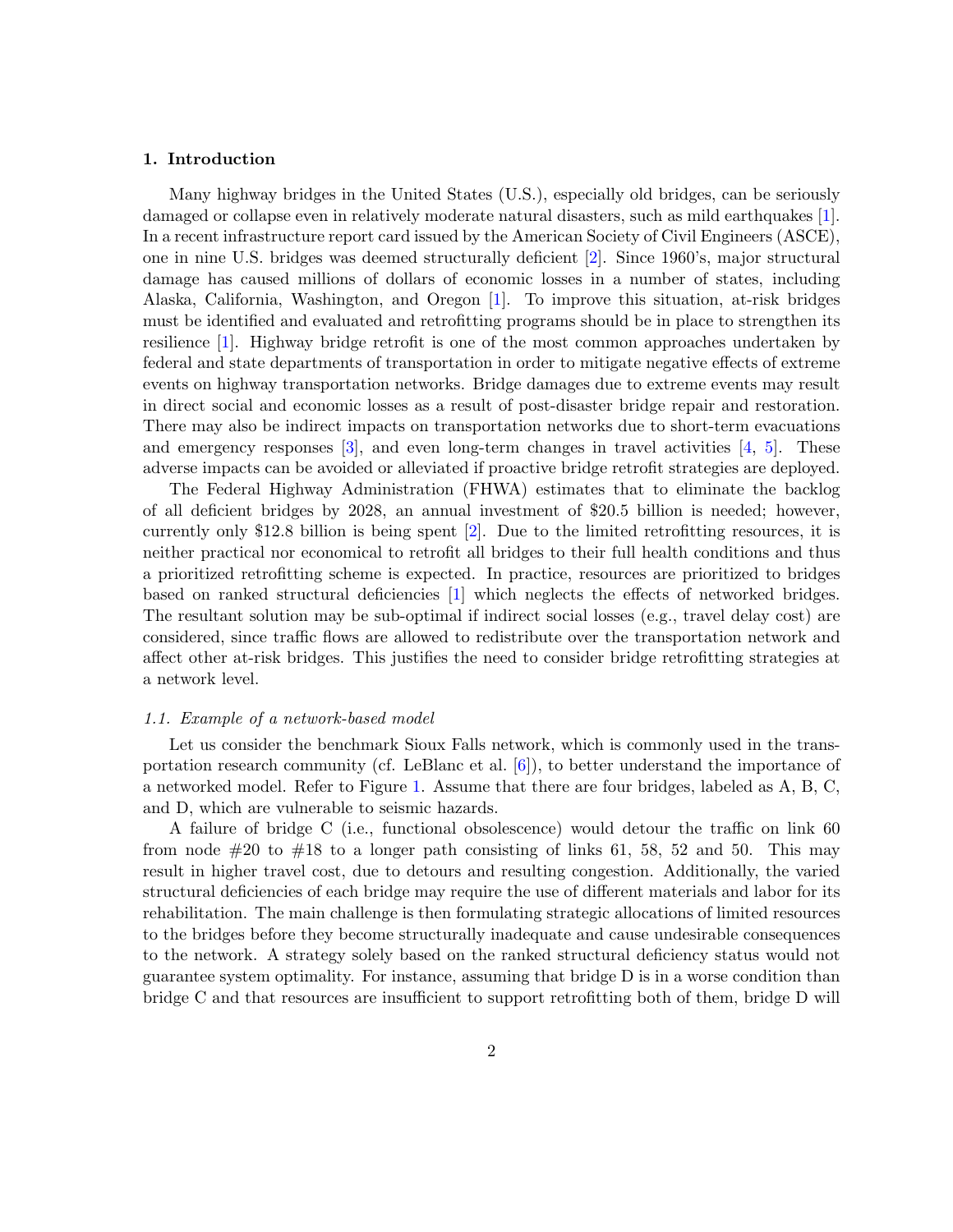<span id="page-3-0"></span>

Figure 1: Sioux Falls network

outrank bridge C in retrofit priority, thus possibly exposing bridge C to a higher chance of reaching the state of functional obsolescence in extreme events. This solution could be highly sub-optimal, as the failure of bridge D only affects traffic on links among nodes  $\#20, \#21$  and #22 while the failure of bridge C affects traffic on links among nodes #20, #19, #17, #16, and #18. From a network perspective, bridge C would be better positioned to be retrofitted.

#### 1.2. Relevant literature

Network-based bridge retrofitting is a general transportation network protection problem, which can be grouped into two broad categories, depending on whether bridges are treated as links  $[3, 5, 7]$  $[3, 5, 7]$  $[3, 5, 7]$  $[3, 5, 7]$  $[3, 5, 7]$  or as paths  $[8, 9]$  $[8, 9]$  $[8, 9]$ . The former approach formulates as maximum capacity or minimum cost network flow design problems with a focus on long-term economic effect of retrofit, whereas the latter formulates maximal covering network design problems, which are more focused on short-term emergency response or maximal coverage of population centers. From a transportation system analysis viewpoint, the transportation network protection problem is essentially a network design problem (NDP), in which the upper-level problem involves optimal retrofit decisions for best social welfares (e.g., minimum retrofitting cost and travel delay) while the lower-level problem accounts for the behaviors of network users which normally present demand-performance equilibrium [\[10,](#page-28-9) [11,](#page-28-10) [12,](#page-28-11) [13,](#page-29-0) [14\]](#page-29-1).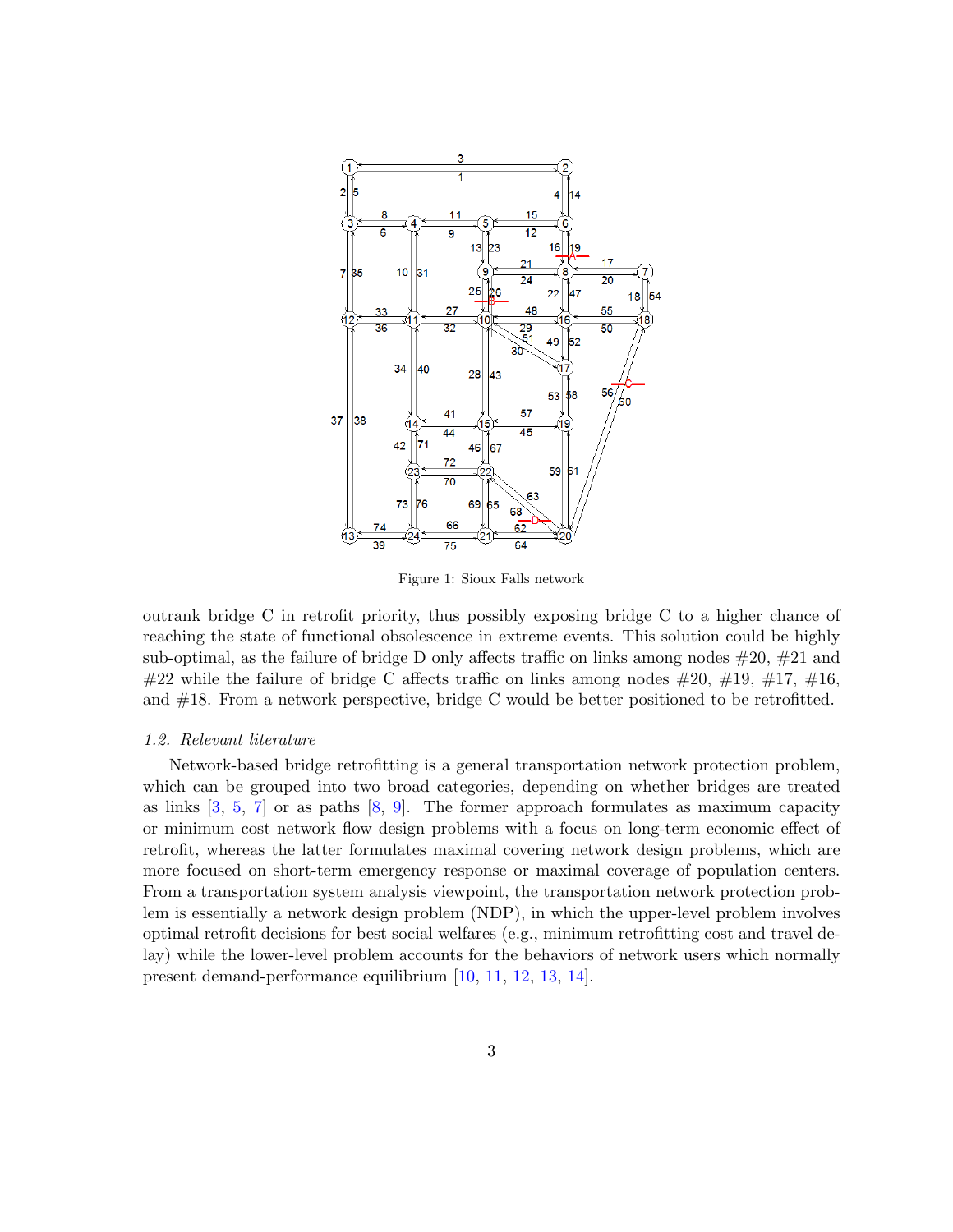Uncertainty is naturally embedded in almost all transportation protection problems. Engineering methods based on the wait-and-see approach [\[15\]](#page-29-2) seek optimal solutions upon the realizations of uncertainty (in the form of scenarios), that is, the engineering methods focus on the deterministic optimization problems. The resulting scenario dependent solutions are then aggregated in order to be implemented  $[3, 16, 17, 18, 19]$  $[3, 16, 17, 18, 19]$  $[3, 16, 17, 18, 19]$  $[3, 16, 17, 18, 19]$  $[3, 16, 17, 18, 19]$  $[3, 16, 17, 18, 19]$  $[3, 16, 17, 18, 19]$  $[3, 16, 17, 18, 19]$  $[3, 16, 17, 18, 19]$ . However, since future events are unknown at the time of making decisions, scenario-specific solutions (policies) may not even be feasible for other possible scenarios. Thus, a method that can account for a large number of possible scenarios needs to be developed. Previous studies use either stochastic programming  $(SP)$  [\[5,](#page-28-4) [7,](#page-28-6) [20\]](#page-29-7) or robust optimization  $(RO)$  method [\[21,](#page-29-8) [22,](#page-29-9) [23,](#page-29-10) [24\]](#page-29-11) to take into account all scenarios. In general, the SP method takes the expectation of consequences of all scenarios and thus is *risk-neutral* and suitable for problems aiming to achieve long-term economic effects; however, it may have poor performance under extreme events. Though rare, these extreme event hazards exert severe impacts on the system. RO approach, on the other hand, considers worst-case scenario with low-occurrence probability, which may lead to too conservative and in most cases costly solutions. Therefore, neither risk-neutral SP approach nor RO-based method is best to capture the variability of risk. This motivates us to seek a new method for economic, yet robust, solutions.

In literature, a balance between risk-neutral SPs and RO is accomplished by incorporating a risk measure into the stochastic program. Such models are referred to as mean-risk SPs. The conditional value-at-risk (CVaR) is a commonly used risk measure for this purpose. It was first introduced as a risk assessment technique in portfolio management for hedging a portfolio of financial instruments to reduce risk  $[25, 26]$  $[25, 26]$  $[25, 26]$ . Since then, it has been applied to a number of engineering applications, such as electricity operations [\[27\]](#page-30-1), water resources allocation [\[28\]](#page-30-2), facility location planning [\[29\]](#page-30-3), disaster management [\[30\]](#page-30-4), and hazard material routing [\[31\]](#page-30-5). Given a probability distribution and a confidence level  $\alpha$ , CVaR is a weighted average of value-at-risk (VaR), which is the lower  $\alpha$ -quantile, and the incremental values beyond the VaR cutoff point in the distribution. Thus, CVaR accounts for losses exceeding VaR. Since VaR is monotone in  $\alpha$ , a higher confidence level leads to a more risk-averse solution. The RO problem is equivalent to considering a sufficiently large  $\alpha$  (worst-case scenario). CVaR has the desirable property of coherence [\[32,](#page-30-6) [33\]](#page-30-7), meaning that it is a translation invariant, subadditive, positive homogenous, monotonic function, whereas VaR is a highly nonconvex function [\[34\]](#page-30-8). Despite its coherence, CVaR presents some computational challenges in solving mean-risk SPs, and this has motivated numerous algorithmic developments for decomposition methods with cutting-plane approaches [\[28,](#page-30-2) [30,](#page-30-4) [35,](#page-30-9) [36,](#page-30-10) [37,](#page-30-11) [38,](#page-30-12) [39\]](#page-31-0). CVaR falls under the category of quantile risk measures, as opposed to being one of the deviation risk measures such as expected excess and absolute semi-deviation [\[40\]](#page-31-1). Both types of risks take into account the scenarios that exceed some prespecified target; the former enjoys the benefit of allowing the user to specify a quantile-level of the underlying distribution as a target whereas the latter either uses the mean as the target value or requires some other scalar value to be specified for the target.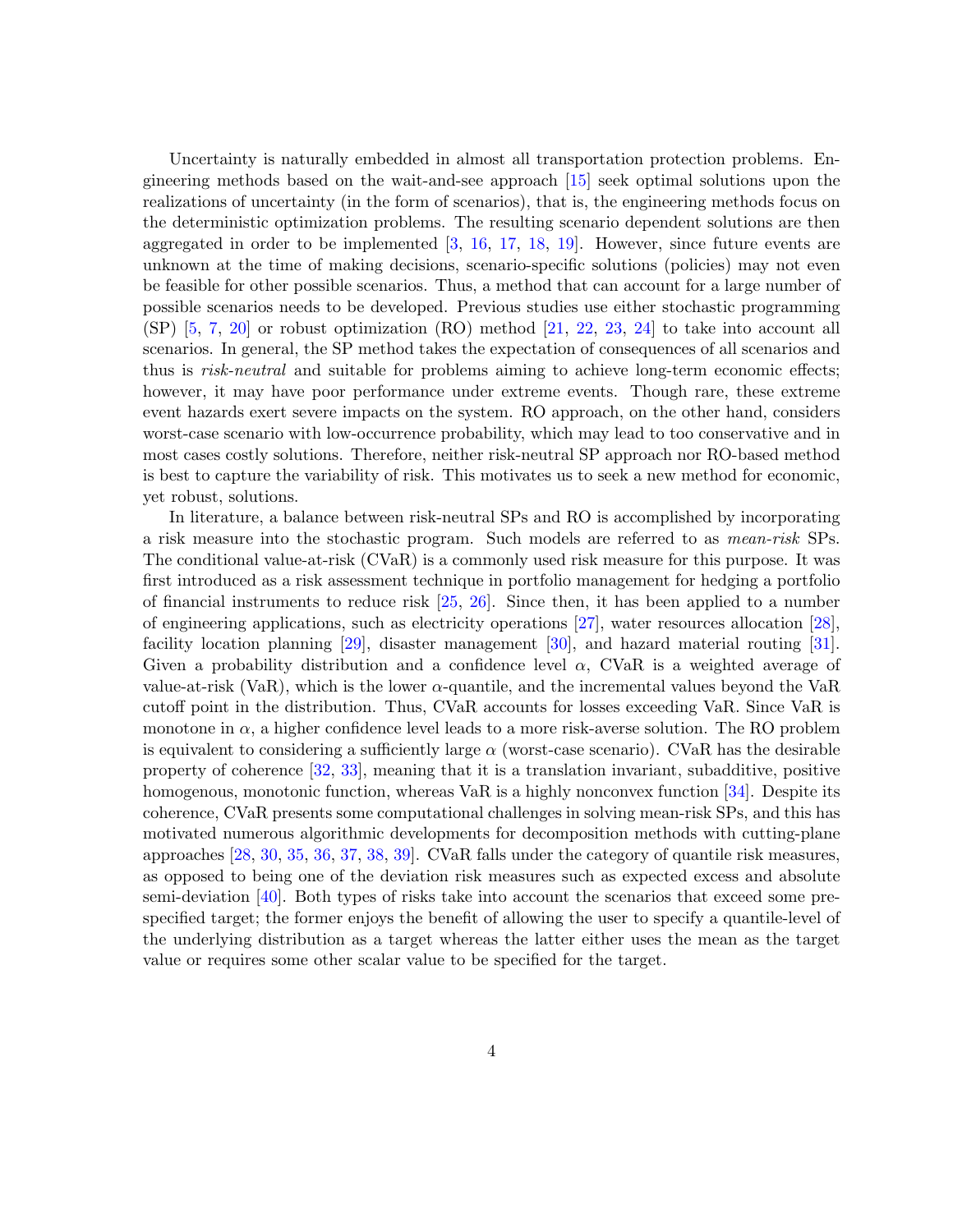#### 1.3. Contributions of this study

In this study, we adopt CVaR as the risk measure in developing a mean-risk two-stage stochastic programming model for transportation network protection problems, with the goal of minimizing the direct cost of retrofitting bridges in the first stage and indirect travel cost in the second stage. The first-stage decisions indicate the assignments of retrofit strategies to different bridges in an optimized manner, and are made simultaneously with second-stage traffic assignment decisions. CVaR is used to penalize scenarios with large losses using a userspecified confidence level and the risk consequence is integrated with the two-stage stochastic program with a trade-off coefficient. The model is generic and generalizable to different kinds of natural and man-made disasters.

In the context of transportation network protection, the proposed study is, to the best of our knowledge, the first study undertaken with CVaR as the risk measure. Our proposed model is closely related to the stochastic transportation protection model by Liu et al. [\[5\]](#page-28-4), in which a central semi-deviation risk measure is used. However, our study is distinct from this prior study and advances the models in the following aspects. First, the semi-deviation measure can only capture the effects of scenarios that are worse than the expectation of second stage costs while CVaR is flexible to incorporate a spectrum of scenarios, depending on the pre-defined confidence level and the weight of the risk measure. Second, the prior studies held the assumptions of the binary damage states (i.e., either no damage or collapse) and binary retrofit strategies (i.e., retrofit or no retrofit). Although these assumptions help reduce the problem size and consequently the computational challenges associated with solving large-scale problems, this simplification may result in less informative solutions and overestimate costs. In this study, we relax the assumption by defining multiple damage states and multiple retrofit strategies based on a recent study [\[41\]](#page-31-2) where binary decision variables are used to indicate whether a specific strategy is selected for a bridge. From the modeling perspective, it is not a trivial extension to the prior efforts due to the inherent correlations between retrofit strategies, damage states, and resulting distributions of traffic flows on the network. In addition, bridge retrofit strategies are subject to a budget limit, thereby adding to the combinatorial complexity of the problem.

The mean-risk two-stage stochastic programming model is formulated as a non-convex mixed integer nonlinear program (MINLP), wherein the travel cost for bridge links is a nonconvex nonlinear function of retrofit decisions. In general, it is known that non-convex MINLPs can be notoriously difficult to solve [cf. [42\]](#page-31-3). Thus another contribution of this study stems from the algorithmic development. In particular, we propose a decomposition that is based on the generalized Benders decomposition (GBD) method [\[43\]](#page-31-4). As part of this decomposition, we present a convex reformulation of the recourse function in order to resolve the issues of nonseparability of first and second stage variables. This enables us to efficiently generate Benders cuts for our decomposition algorithm. We justify our model and decomposition method on a hypothetical nine-node network and then apply the model and solution method to solve a stochastic transportation network protection problem based on the benchmark Sioux Falls network (cf. Figure [1\)](#page-3-0). We use hazard events as a demonstration to explore the effects of risk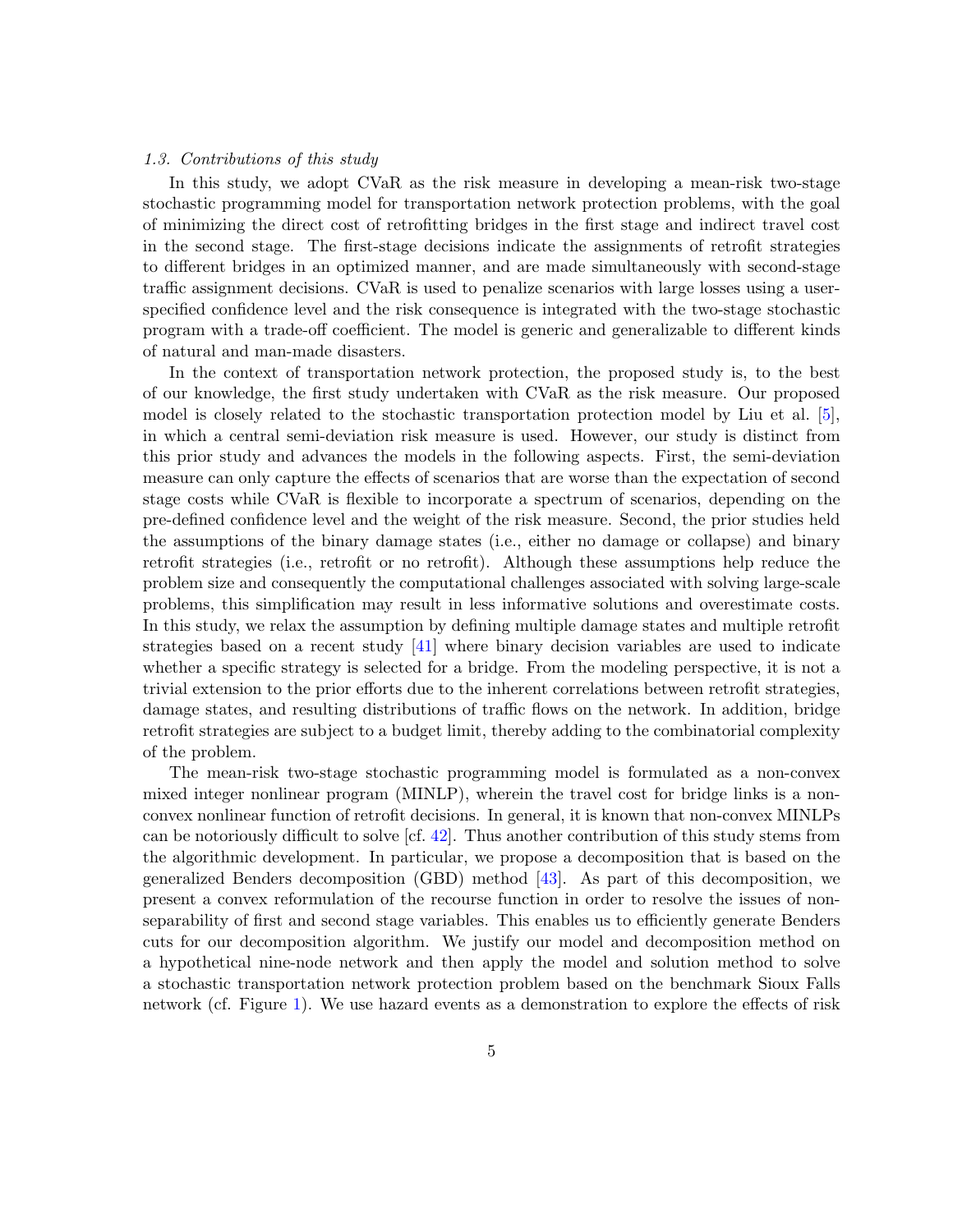measures and variations in critical parameters on the optimal solutions.

The remainder of the paper is organized as follows. The mean-risk two-stage SP model is presented in section [2,](#page-6-0) followed by the convex reformulation of the recourse function in section [3.](#page-10-0) Our decomposition algorithm is described in section [4.](#page-15-0) Computational experiments on the two networks are carried out in section [5.](#page-18-0) The paper concludes along with a discussion of future research in section [6.](#page-24-0)

#### <span id="page-6-0"></span>2. Mean-risk model

#### 2.1. Parameters and variables

Let  $G = (N, A)$  denote a transportation network, where N is the set of nodes and A is the set of directed arcs (or links) in the network. Denote by R and S, for some  $R \neq \emptyset$ ,  $S \subset N$ , the set of origins and destinations in the network, respectively. The set of origin-destination (O-D) pairs is some subset  $\mathcal{OD} \subseteq R \times S$ . For every  $(r, s) \in \mathcal{OD}, d^{rs} \in \mathbb{R}_+$  is the given travel demand on traffic originating at r and ending at s. Denote by  $\overline{A}$ , for some  $\overline{A} \neq \emptyset, \overline{A} \subset A$ , the set of links that are subject to hazards, which mainly comprises of the at-risk bridges. The nominal traffic capacity of each link  $a \in A$  is equal to  $c_a$ . For  $a \in A \setminus \overline{A}$ , it is assumed that this link capacity remains unchanged after any disastrous event (e.g., natural or man-made disasters). However, the link capacities of links in  $A$  reduce due to the damage from the events and the extent of this change depends on how well the at-risk bridges were retrofitted before the events happened. The finite set  $H$  represents a list of applicable retrofit strategies for at-risk bridges in  $A$  in order to mitigate the adverse impacts caused by disastrous events in the future. The set  $H$  includes the do-nothing option and each at-risk bridge can be retrofitted with exactly only one strategy. The cost of retrofitting  $a \in \overline{A}$  with strategy  $h \in H$  is  $b_a^h$ . The total budget for retrofitting bridges is  $b_0$ .

In this study, we consider various hazard realizations, where each realization is a prediction of damage to the structure. Let the finite set  $K$  denote the set of hazard scenarios that the network is exposed to. Each scenario  $k \in K$  is known to occur with a given probability  $p_k \in (0,1)$ . For every  $a \in \overline{A}, h \in H$ , and scenario  $k \in K$ , we use the parameter  $\theta_a^{h,k} \in (0,1)$  to describe the ratio of post-event link capacity to the full link capacity, which can be determined externally by using bridge structural assessment, such as the study [\[44\]](#page-31-5) for seismic damages. When disaster happens, the post-event capacity of link  $a \in \overline{A}$  that was retrofitted with strategy  $h \in H$  is equal to  $c_a \theta_a^{h,k}$ .

We now describe the decision variables used to construct our mathematical formulation. For every  $a \in \overline{A}$ ,  $h \in H$ , the binary variable  $u_a^h$  is equal to 1 if and only if link a is retrofitted by strategy  $h \in H$ . For  $(r, s) \in \mathcal{OD}$ ,  $a \in A$  and  $k \in K$ ,  $x_a^{rs,k}$  is the flow on link a corresponding to the traffic originating at r and terminating at s for scenario k. The total flow on link  $a \in A$  due to all O-D pairs is  $v_a^k$ , and  $v_a^k = \sum_{(r,s)\in \mathcal{OD}} x_a^{rs,k}, \forall a \in A$ . In this model, we allow unsatisfied post-disaster travel demand for various reasons, such as shutdown of certain roadways, acute increased traffic congestion in the network, etc. The unsatisfied travel demand for any O-D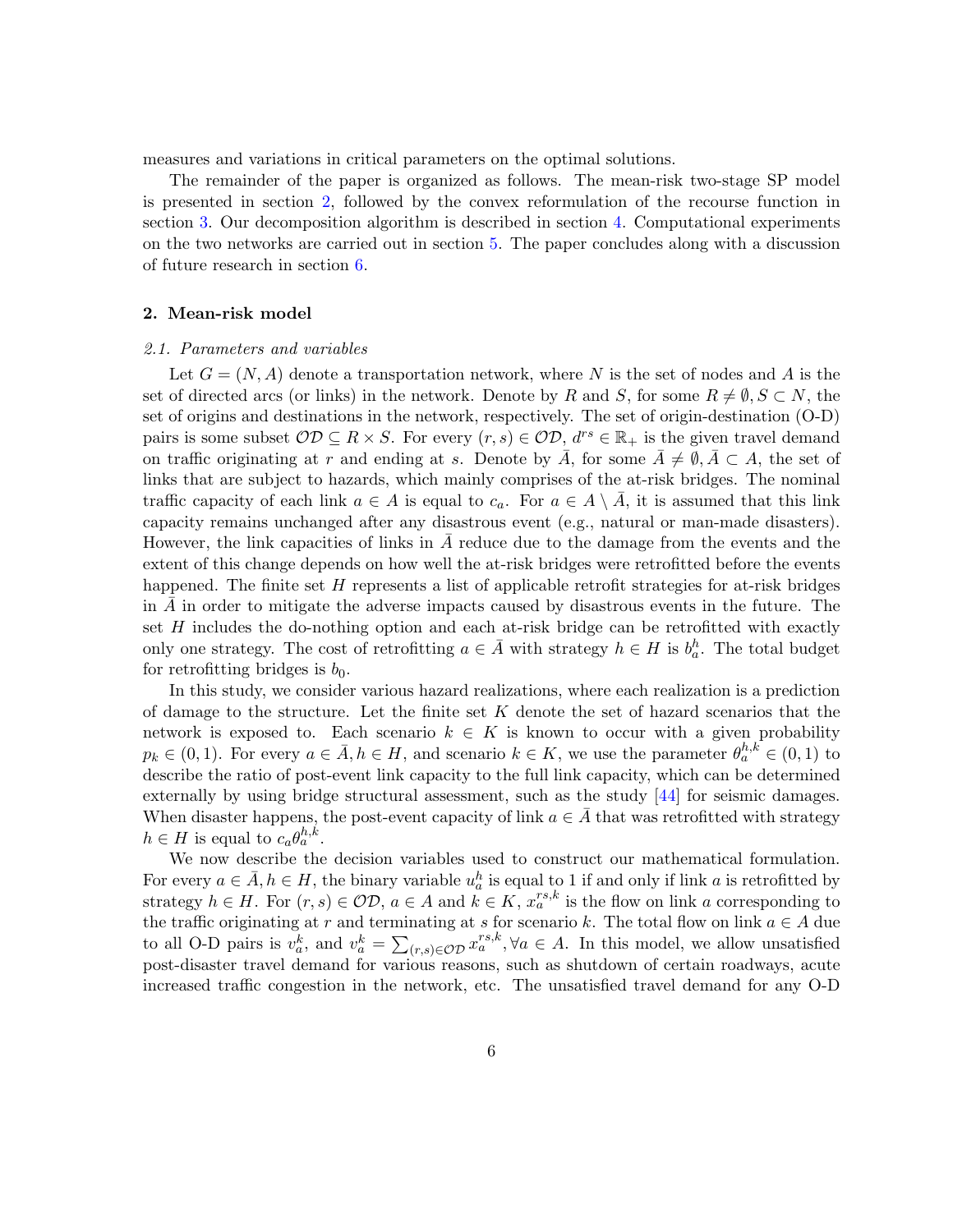pair  $(r, s)$  is captured by the decision variable  $q^{rs,k}$  and we use a big-M to impose a penalty cost for the unsatisfied demand in the objective function.

Remark 1. In the transportation network literature, traffic is often assumed to be in a userequilibrium condition, where no traveler can further reduce their travel cost by simply changing their own routing decision [\[45\]](#page-31-6). This assumption holds for a normal situation, where travelers have learned and adapted to daily traffic condition. However, modeling travelers' routing behavior in an environment following extreme events, such as earthquake, is still arguable [\[4\]](#page-28-3). In this paper, it is assumed that traffic flow can be controlled to achieve system-optimization and the resulting estimated travel cost can be considered as a lower bound of actual travel cost.

#### 2.2. Two-stage stochastic models

#### 2.2.1. Risk-neutral model

We first present a basic two-stage stochastic programming model for our problem. The first stage considers the retrofit resource allocation problem and decides the retrofitting strategy for each of the links in  $\overline{A}$ . Define the set U as

$$
U := \left\{ u \in \{0, 1\}^{|\bar{A}| \times |H|} \mid \sum_{h \in H} u_a^h = 1 \ \forall a \in \bar{A}, \ b^\top u \le b_0 \right\} \tag{1}
$$

to include all first-stage decisions — each link in  $\overline{A}$  can be retrofitted with exactly one strategy and the total budget is  $b_0$ . The problem is to minimize<sup>[2](#page-7-0)</sup>  $b^{\top}u + \mathbb{E} Q(u, \omega)$ . Here,  $b^{\top}u$  is the total retrofitting cost and the recourse function  $Q(u, \omega)$  is the incurred travel cost. Equivalently, the first-stage objective is to minimize  $E f(u, \omega)$ , where

$$
f(u, \omega) := b^{\top} u + Q(u, \omega)
$$
\n<sup>(2)</sup>

is the total cost function. The assumption of finitely many scenarios indexed by the set  $K$ allows us to discretize the expected travel cost function and state our two-stage stochastic program as

$$
(2\text{-stage SP}): \quad \min_u \sum_{k \in K} p_k f^k(u) = \min_u b^\top u + \sum_{k \in K} p_k Q^k(u) \quad \text{s.t.} \quad u \in U,\tag{3}
$$

where  $f^k(u) = b^\top u + Q^k(u)$  is the total cost function for the  $k^{th}$  scenario, in which  $Q^k(u)$  is the optimal value for the total travel cost, given the retrofitting vector  $u$ . The recourse function is

<span id="page-7-0"></span><sup>&</sup>lt;sup>2</sup>As is customary in literature, we use  $\omega$  to denote scenarios for the non-discretized model.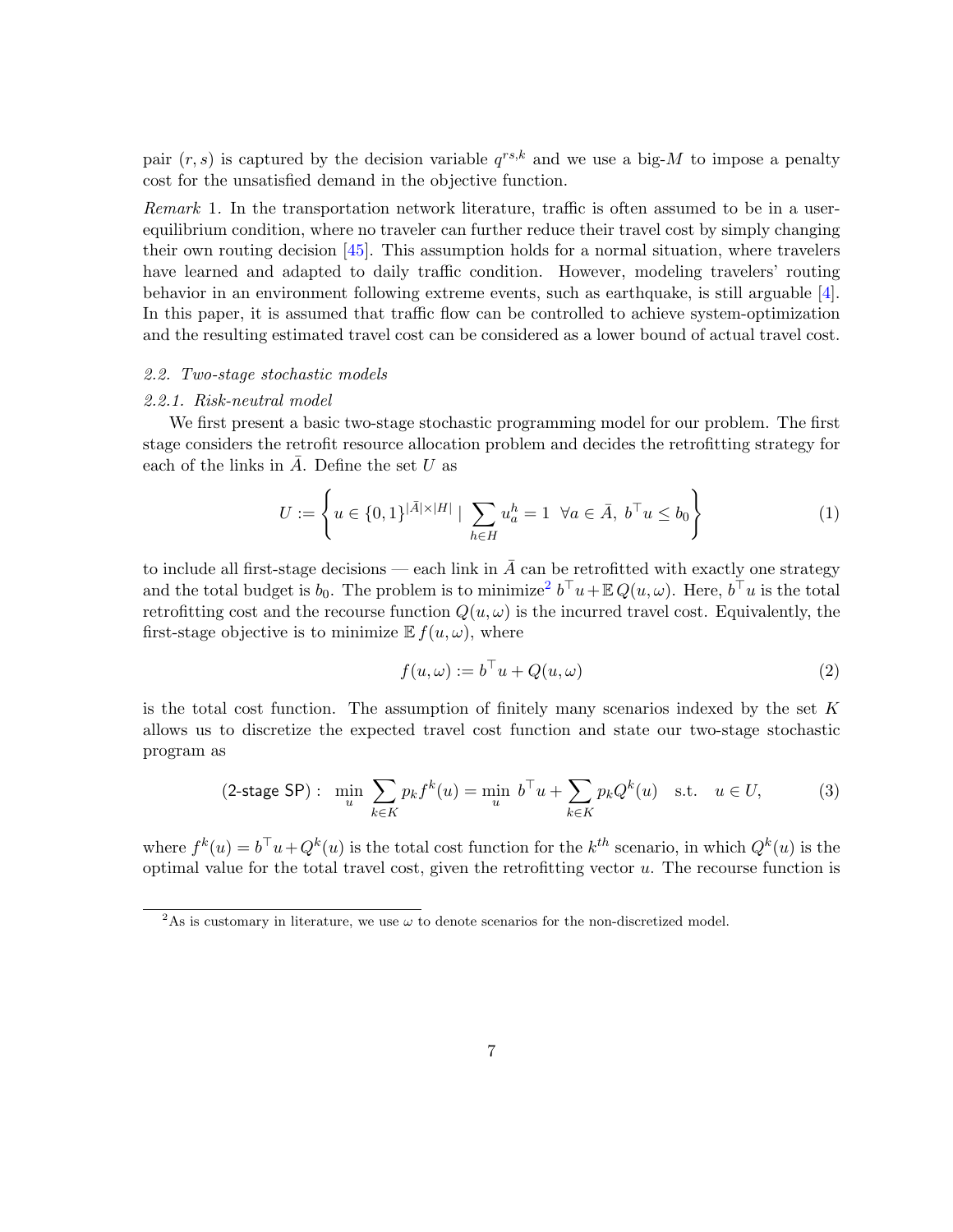based on an explicit traffic assignment model and for the  $k^{th}$  scenario it is defined as

<span id="page-8-0"></span>
$$
Q^{k}(u) = \min_{x^{k}, q^{k}} \gamma \sum_{a \in A} v_{a}^{k} t_{a}^{k} + M \sum_{(r,s) \in \mathcal{OD}} q^{rs,k}
$$
(4a)

$$
= \min_{v^k, q^k, x^k} \quad \gamma \sum_{a \in A} t_{0a} \left[ v_a^k + \delta \frac{(v_a^k)^5}{\hat{c}_a^k(u)^4} \right] + M \sum_{(r,s) \in \mathcal{OD}} q^{rs,k} \tag{4b}
$$

<span id="page-8-4"></span>s.t. 
$$
v_a^k = \sum_{(r,s)\in\mathcal{OD}} x_a^{rs,k} \quad \forall a \in A, \quad (x^k, q^k) \in X. \tag{4c}
$$

In the second stage,  $v_a^k$  is the aggregation of link flow  $x_a^{rs,k}$  over all O-D pairs  $(r, s)$ ,  $q^{rs,k}$  is the unsatisfied demand between an O-D pairs  $(r, s)$ , and

<span id="page-8-2"></span>
$$
t_a^k = t_{0a} \left[ 1 + \delta \left( \frac{v_a^k}{\hat{c}_a^k(u)} \right)^4 \right] \quad \forall a \in A \tag{5}
$$

is the link travel time per unit flow. The objective function  $(4a)$  is to minimize the total cost of traffic flow on the network and consists of two terms. Each product  $v_a^k t_a^k$  is equal to the travel time for the entire flow on link  $a \in A$  and upon scaling this with the parameter  $\gamma$  that converts travel time to a monetary value<sup>[3](#page-8-1)</sup>. The second term represents the "penalty cost" for unsatisfied demand. In our second stage problem, unsatisfied travel demand is penalized for economic concerns and a big positive number  $M$  is used to represent peoples' willingness to travel. Compared to the value of time, peoples' willingness to travel is hard to calibrate and is beyond the scope of this study; we simply use a big number to penalize the unsatisfied demand. The link travel time per unit flow is usually a non-decreasing link performance function of the aggregated link flow and a non-increasing function of the post-event link capacity in each scenario. Equation [\(5\)](#page-8-2) expresses the dependence of  $t_a^k$  on  $v_a^k$  using the Bureau of Public Records (BPR) function [\[46\]](#page-31-7), in which  $t_{0a}$  is a parameter for the free-flow-speed travel time of link a,  $\delta$  is an empirical data (e.g., 0.15), and the denominator  $\hat{c}_a^k(u)$ , which is a function of the first stage decision  $u$ , denotes the remaining link capacity on link  $a$  in scenario  $k$ :

<span id="page-8-3"></span>
$$
\hat{c}_a^k(u) = \begin{cases} c_a \sum_{h \in H} \theta_a^{h,k} u_a^h & a \in \bar{A} \\ c_a & a \in A \setminus \bar{A}. \end{cases}
$$
 (6)

<span id="page-8-1"></span><sup>&</sup>lt;sup>3</sup>In practice, determining the value of  $\gamma$  requires approximation of value of travel time savings, which is assumed to be equal to a nationwide median gross compensation for business travel (U.S. Department of Transportation, 2014).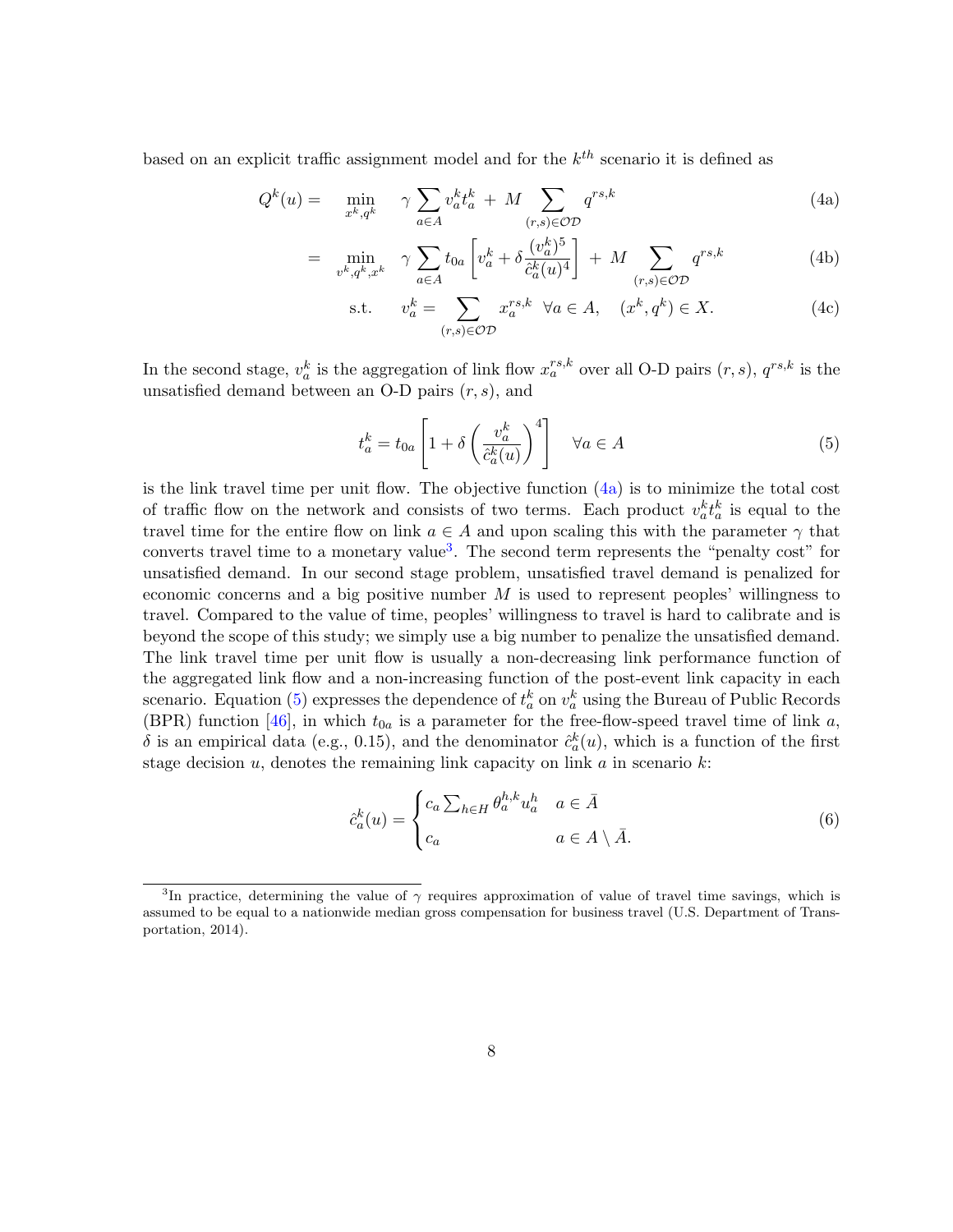The recourse function  $Q^k(u)$  seeks to optimize flows over the set X, defined as:

$$
X := \left\{ (x, q) \geq (\mathbf{0}, \mathbf{0}) \mid \sum_{j \colon (r, j) \in A} x_{rj}^{rs} - \sum_{j \colon (j, r) \in A} x_{jr}^{rs} + q^{rs} = d^{rs} \quad \forall (r, s) \in \mathcal{OD} \tag{7a}
$$

<span id="page-9-1"></span><span id="page-9-0"></span>
$$
\sum_{j \colon (s,j)\in A} x_{sj}^{rs} - \sum_{j \colon (j,s)\in A} x_{js}^{rs} - q^{rs} = -d^{rs} \quad \forall (r,s)\in \mathcal{OD}
$$
 (7b)

<span id="page-9-2"></span>
$$
\sum_{j:\ (i,j)\in A} x_{ij}^{rs} - \sum_{j:\ (j,i)\in A} x_{ji}^{rs} = 0 \quad \forall (r,s)\in \mathcal{OD}, i\in N\setminus\{r,s\} \Bigg\}.
$$
 (7c)

For each O-D pair  $(r, s)$ , equations [\(7a\)](#page-9-0) and [\(7b\)](#page-9-1) allow a slack of  $q^{rs}$  in the flow balance at r and s, respectively, to account for unsatisfied travel demand, whereas equation [\(7c\)](#page-9-2) balances flow exactly at all other nodes in the network.

As the post-earthquake link capacity [\(6\)](#page-8-3) is a linear function of retrofit decisions for links in  $\overline{A}$ , the decision variable u appears on the denominator of the travel time cost function in [\(5\)](#page-8-2). This imparts non-convexity and nonlinearity to our two-stage stochastic problem and also leads to the following property.

<span id="page-9-3"></span>**Observation 1.** Problem (2-stage SP) has complete recourse, *i.e.*, subproblem [\(4\)](#page-8-4) is feasible for every  $u \in U$ .

#### 2.2.2. Mean-risk model

We now turn to introducing our mean-risk stochastic program, which combines the twostage risk-neutral SP model and the CVaR function for risk assessment. Recall that the  $\alpha$ -level CVaR of a random variable  $\mathcal{Z}(\chi,\omega)$  is [cf. [34\]](#page-30-8):

$$
\mathbb{CVa}\mathbb{R}_{\alpha}\mathcal{Z}(\chi,\omega) := \inf_{\eta'} \left[ \eta' + \frac{1}{1-\alpha} \mathbb{E} \max\left\{0, \mathcal{Z}(\chi,\omega) - \eta'\right\} \right]
$$

$$
= \eta + \frac{1}{1-\alpha} \mathbb{E} \max\left\{0, \mathcal{Z}(\chi,\omega) - \eta\right\},
$$

where  $\eta$  denotes VaR. If  $\mathcal{Z}(\chi,\omega)$  is the first stage cost of a stochastic program, the meanrisk objective is  $\mathbb{E} \mathcal{Z}(\chi,\omega) + \lambda \mathbb{C} \mathbb{V} \text{a} \mathbb{R}_{\alpha} \mathcal{Z}(\chi,\omega)$ , where the coefficient  $\lambda \in [0,\infty)$  represents a trade-off between the risk measure (CVaR) and the expected first stage cost. Since  $f(u, \omega)$  $b^{\top}u + Q(u, \omega)$  is the total cost function for our problem, the mean-risk objective for us is  $E f(u, \omega) + \lambda \mathbb{CVaR}_{\alpha} f(u, \omega)$ . The risk-neutral problem (2-stage SP) corresponds to  $\lambda = 0$ . Upon discretizing with finitely many scenarios as before, performing simple manipulations arising out of translation invariance of CVaR, and linearizing the max $\{0, \cdot\}$  function in CVaR,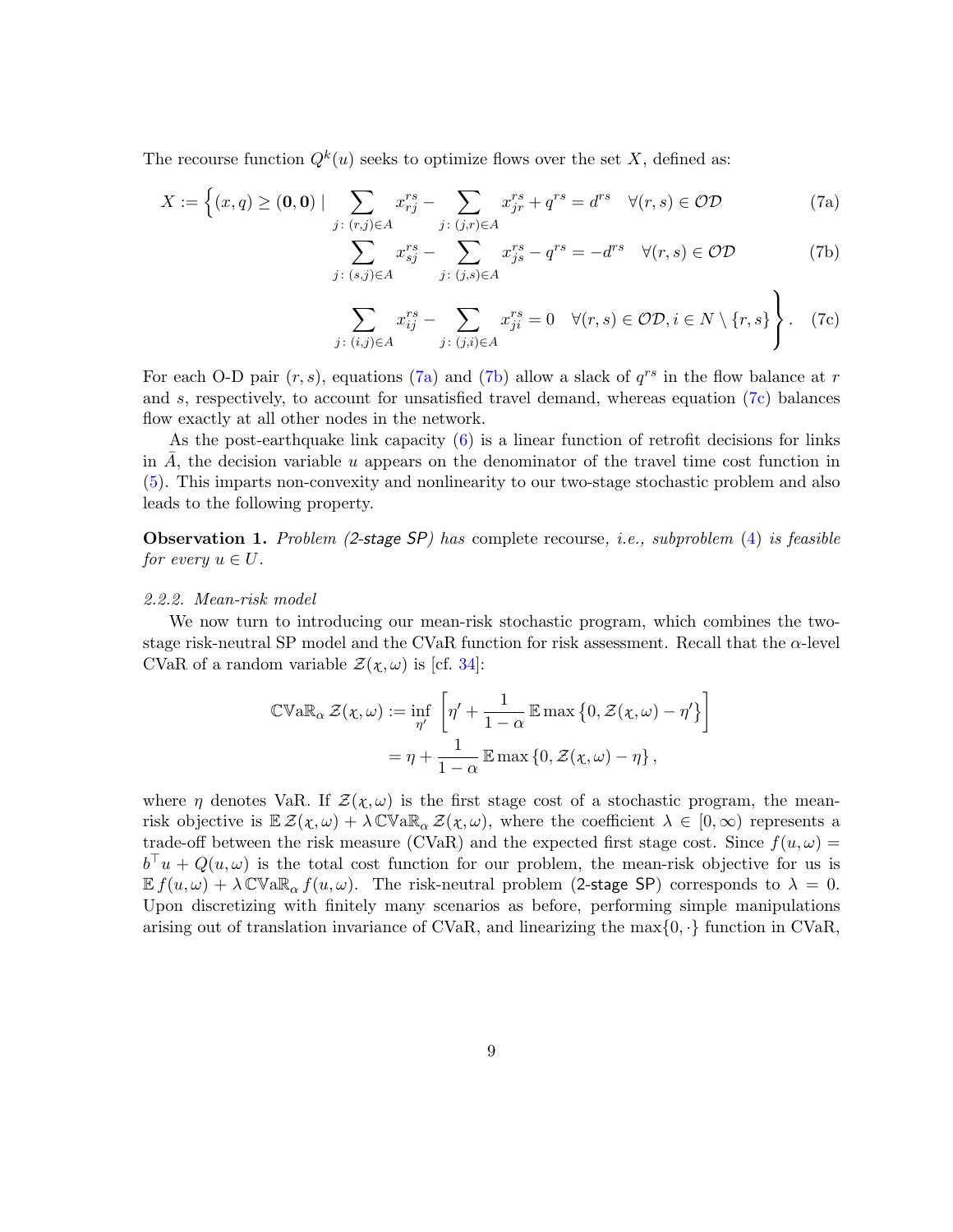the mean-risk stochastic program becomes

$$
\text{(Mean-risk SP)}: \quad \min_{u,\eta,\xi} \quad (1+\lambda)b^\top u + \sum_{k \in K} p_k Q^k(u) + \lambda \left(\eta + \frac{1}{1-\alpha} \sum_{k \in K} p_k \xi^k\right) \tag{8a}
$$

$$
s.t. \t u \in U \t\t(8b)
$$

<span id="page-10-2"></span>
$$
\xi^k \ge Q^k(u) - \eta \ \forall k \in K \tag{8c}
$$

$$
\xi^k \ge 0 \quad \forall k \in K,\tag{8d}
$$

where  $Q^{k}(u)$  is defined by equations [\(4\)](#page-8-4)–[\(6\)](#page-8-3). The objective is to minimize the total cost of retrofitting bridges, expected travel cost, unsatisfied demand penalty and the risk term. Here  $\lambda$  is a pre-defined weighting factor. A larger  $\lambda$  value leans towards CVaR and thus results in a more conservative solution. On the other hand, a smaller  $\lambda$  value yields a solution that weighs more on the expected cost, and thus the solution is more risk-neutral.

#### <span id="page-10-0"></span>3. Recourse function

For each scenario k, the recourse function  $Q^k(u)$  is a nonlinear optimization problem in [\(4\)](#page-8-4). This problem is *non-convex* due to presence of the bilinear terms  $v_a^k t_a^k$  in the objective and nonlinear equality constraints defining  $t_a^k$ . More importantly, since the fractional function  $v_a$  $\frac{v_a}{c_a^k(u)}$  in [\(5\)](#page-8-2) has u appearing linearly in the denominator, the second stage variables are nonseparable from the first stage variable in this formulation. Problem convexity and separability of the variables are both desirable properties of Benders-type decomposition methods for solving a two-stage stochastic program with a nonlinear second stage since they guarantee generation of valid supporting hyperplanes of the recourse function  $[cf. 43, 47]$  $[cf. 43, 47]$  $[cf. 43, 47]$  $[cf. 43, 47]$ . Our decomposition algorithm for solving (Mean-risk SP) is presented in §[4.](#page-15-0) In this section, we derive a reformulation of  $Q^k(u)$ in [\(4b\)](#page-8-0) that is not only a convex program for every  $u \in U$  but also achieves separability between first and second stage variables. This reformulation leads to a convex MINLP formulation for solving (Mean-risk SP) as a single optimization problem.

For a fixed  $u \in U$ , the recourse value  $Q^k(u)$  can be obtained by solving the convex opti-mization problem [\(4\)](#page-8-4). However this does not tell us anything about the convexity of  $Q^k(.)$ . We exploit properties of the discrete set  $U$  to show that the recourse function is indeed convex. Our main approach is to eliminate  $u$  from the denominator in  $(4b)$  and make the subproblem separable in first and second stage variables. In particular, we obtain subproblem constraints that are linear in u, convex in v and do not contain product terms between u and any of  $v, q, x$ . There are different ways of achieving this and we present these next.

Let us introduce a auxiliary second stage non-negative continuous variable  $y_a^k$  for each  $a \in \bar{A}$ and add the inequality

<span id="page-10-1"></span>
$$
y_a^k \ge \frac{(v_a^k)^5}{(c_a \sum_{h \in H} u_a^h \theta_a^{h,k})^4} \quad \forall a \in \bar{A}.
$$
 (9)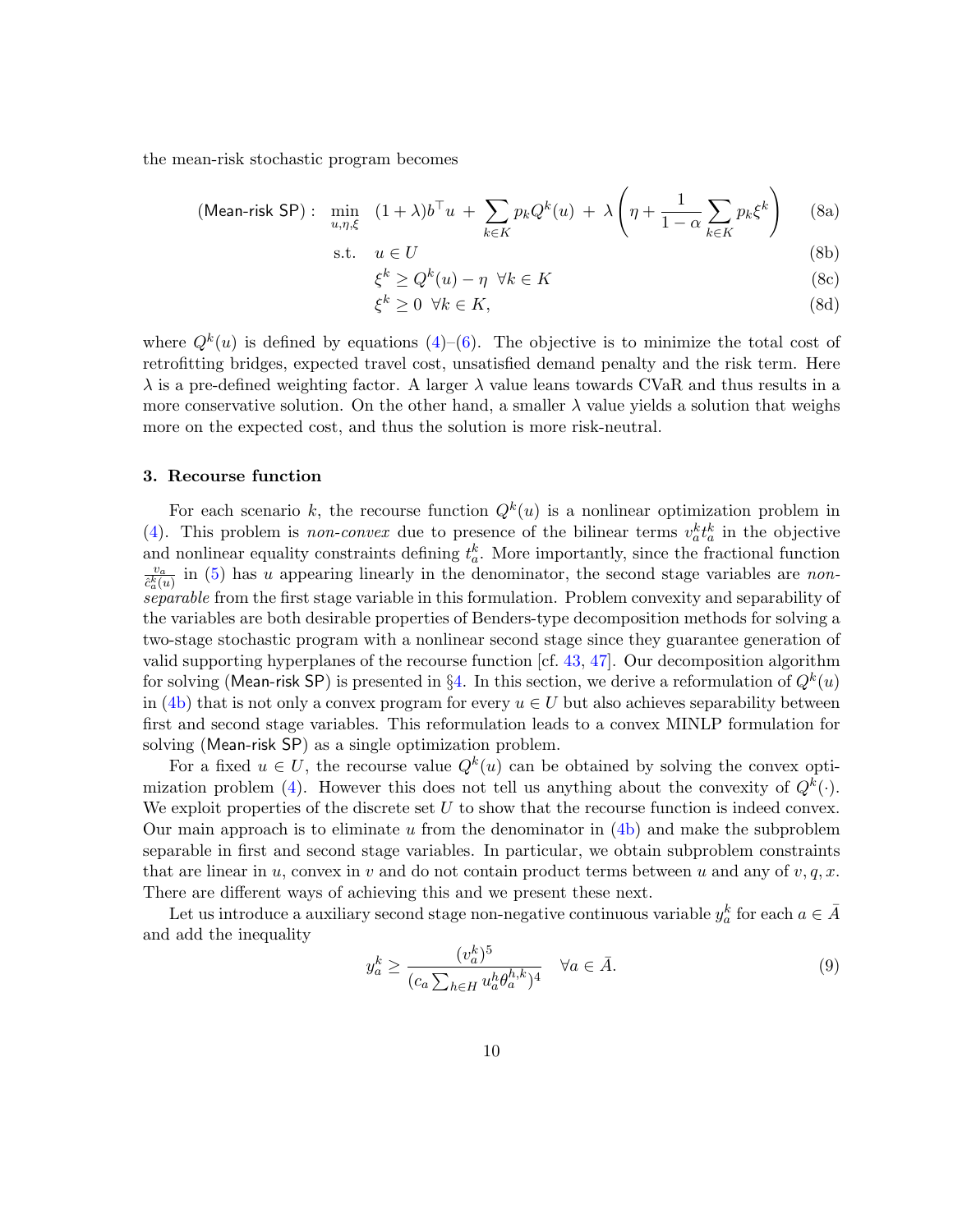The right hand side of the above inequality appears in the objective [\(4b\)](#page-8-0) with a positive coefficient  $\gamma \delta t_{0a}$ . Hence we have

$$
Q^{k}(u) = \min_{v^{k}, q^{k}, x^{k}, y^{k}} \gamma \sum_{a \in A} t_{0a} \left[ v_{a}^{k} + \delta y_{a}^{k} \right] + M \sum_{(r,s) \in \mathcal{OD}} q^{rs,k}
$$
(10a)

<span id="page-11-3"></span>s.t. 
$$
(4c), (9)
$$
. (10b)

The following lemma guides our convex reformulation for  $Q^k(u)$ .

<span id="page-11-0"></span>**Lemma 1.** For  $a \in \overline{A}$  and  $u \in U$ ,  $\left(\sum_{h \in H} \theta_a^{hk} u_a^h\right)^{\beta} = \sum_{h \in H} \left(\theta_a^{hk}\right)^{\beta} u_a^h$  for all  $\beta \in \mathbb{R}$ .

The proof is straightforward. Since  $\sum_{h\in H} u_a^h = 1$  and  $u_a^h \in \{0,1\}$ , it must be that for every  $a \in \overline{A}$ , we have  $u_a^h = 1$  for some  $h \in H$  and  $u_a^{h'} = 0$  for all  $h' \in H \setminus \{h\}$ . Hence both  $(\sum_{h\in H}\theta_a^{hk}u_a^h)^{\beta}$  and  $\sum_{h\in H}(\theta_a^{hk})^{\beta}u_a^h$  are equal to  $(\theta_a^{hk})^{\beta}$ .

After clearing the denominator in [\(9\)](#page-10-1) and applying Lemma [1](#page-11-0) with  $\beta = 4$ , we obtain

<span id="page-11-1"></span>
$$
(v_a^k)^5 \le c_a^4 \left[ \sum_{h \in H} \left( \theta_a^{hk} \right)^4 u_a^h \right] y_a^k \quad \forall a \in \bar{A}.\tag{11}
$$

<span id="page-11-2"></span>Remark 2. For  $u \in U$ , since  $\sum_h u_a^h = 1$  and  $u_a^h \in \{0,1\}$ , the term  $\sum_{h \in H} (\theta_a^{hk})^4 u_a^h$  can be interpreted as the unary expansion of a discrete variable that takes values in the finite set  $\cup_h\{\left(\theta_a^{hk}\right)^4\}$ . The right hand side of inequality [\(11\)](#page-11-1) is then the product of a discrete variable and a non-negative continuous variable and is therefore a bilinear term. Another formulation for this bilinear term can be obtained using the binary expansion of the discrete variable, where only  $\log_2|H|$  many  $\{0,1\}$  variables (as opposed to |H|  $\{0,1\}$  u's in the unary case) are required. Gupte et al. [\[48\]](#page-31-9) theoretically compared unary and binary expansion reformulations for bilinear optimization problems, obtained new valid inequalities to strengthen the continuous relaxation of the binary reformulation and showed that these convexifications work well on hard test instances. This encourages the use of binary expansion formulations for general bilinear problems. However, in our case since the cardinality of  $H$  is quite small (e.g., 5), the discrete variable takes only up to 5 different values and there is no significant benefit of adopting the logarithmic formulation for  $\cup_h (\theta_a^{hk})^4$ . Therefore we choose to not modify the term  $\sum_{h\in H} \left(\theta_a^{hk}\right)^4 u_a^h$  in [\(11\)](#page-11-1).

In mixed integer nonlinear optimization literature, it is common practice to replace each nonlinear constraint of ≤-type with the convex envelope of the corresponding nonlinear function; see Tawarmalani and Sahinidis [\[49\]](#page-31-10). Such a replacement usually relaxes the nonlinear constraint, although if some of the variables are discrete, one may sometimes also obtain an exact reformulation of the constraint. The  $\leq$ -inequality in [\(11\)](#page-11-1) has different sets of variables on the left and right hand sides. Therefore, if we write the constraint as the difference of the left and right hand sides, taking the convex envelope of this difference is equivalent to separately taking the convex envelope of the left hand side and the concave envelope of the right hand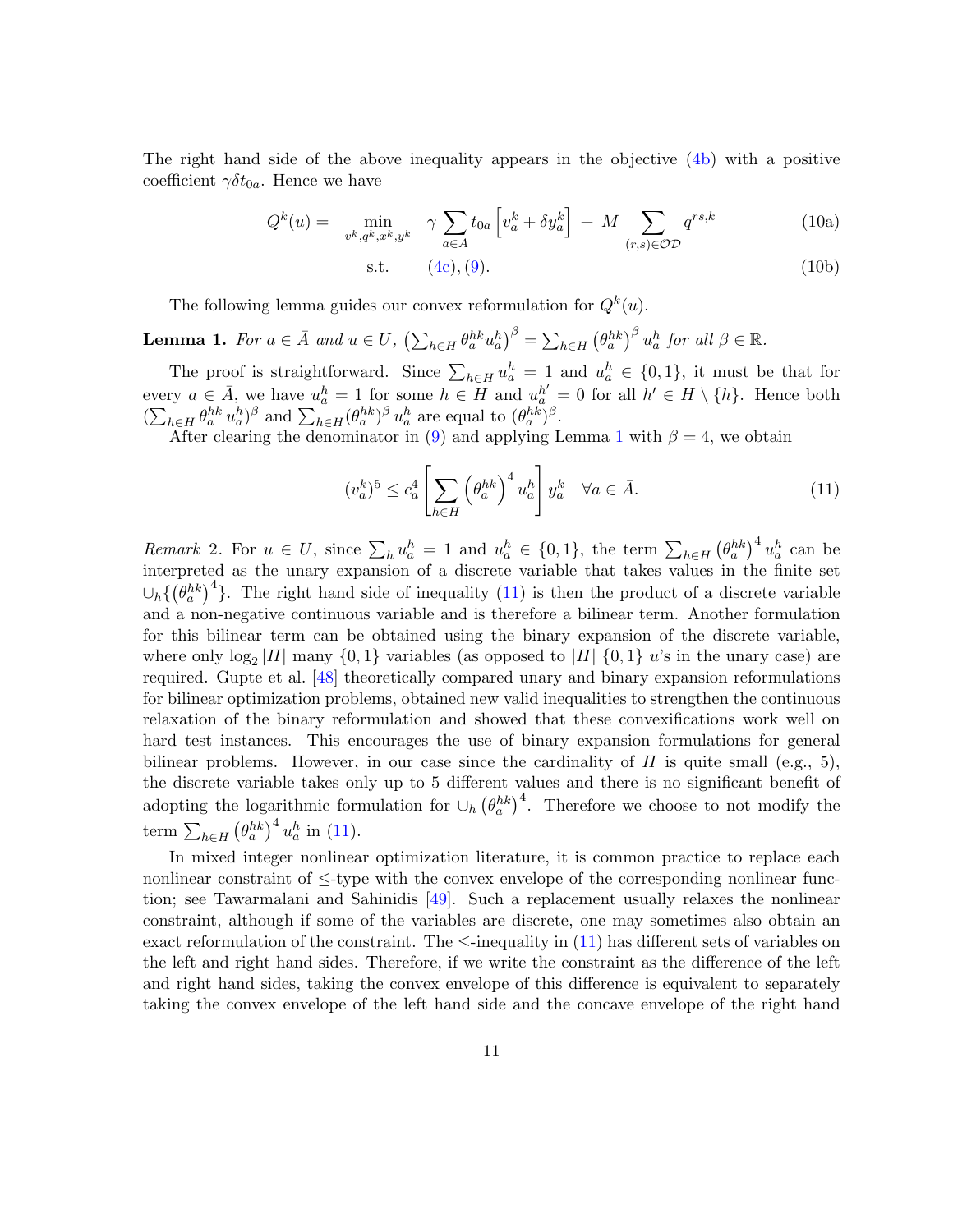side. The left hand side in [\(11\)](#page-11-1) is a univariate convex function of  $v_a$  over  $\mathbb{R}_+$  and hence does not require any convexification. For the right hand side, we have a bilinear term between a discrete variable  $\sum_{h\in H} \left(\theta_a^{hk}\right)^4 u_a^h \in \bigcup_h \left\{ \left(\theta_a^{hk}\right)^4 \right\}$  (cf. Remark [2\)](#page-11-2) and a continuous variable  $y_a^k$ . The concave envelope of this bilinear term is given by its McCormick inequalities [\[50\]](#page-31-11), which depend on lower and upper bounds on the variables appearing in the bilinear term. The bounds for  $\sum_{h\in H}$   $(\theta_a^{hk})^4 u_a^h$  and  $y_a^k$  can be obtained as follows. It is clear that for  $u \in U$ ,

$$
\underline{\theta}_a^k \le \sum_{h \in H} \left(\theta_a^{hk}\right)^4 u_a^h \le \bar{\theta}_a^k, \quad \text{ where } \quad \underline{\theta}_a^k := \left(\min_{h \in H} \theta_a^{hk}\right)^4, \ \bar{\theta}_a^k := \left(\max_{h \in H} \theta_a^{hk}\right)^4.
$$

From equations [\(4c\)](#page-8-0) and [\(9\)](#page-10-1) we get the lower bound on  $y_a^k$  to be zero. For every  $a \in \overline{A}$ , let  $\varsigma_a > 0$  be a large enough positive constant such that every optimal solution to [\(10\)](#page-11-3) satisfies  $v_a \leq c_a \varsigma_a \ \forall a \in \overline{A}$ . Then by inequality [\(9\)](#page-10-1) and Lemma [1,](#page-11-0) every optimal solution to [\(10\)](#page-11-3) satisfies

<span id="page-12-2"></span>
$$
y_a^k \le \frac{c_a \varsigma_a^5}{\sum_h (\theta_a^{hk})^4 u_a^h} \tag{12a}
$$

which leads to

<span id="page-12-3"></span>
$$
y_a^k \le \frac{c_a \varsigma_a^5}{\underline{\theta}_a^k} \tag{12b}
$$

since  $u \in U$ . Using these lower and upper bounds, the McCormick concave envelope of the bilinear term on the right hand side of  $(11)$  is

<span id="page-12-1"></span>
$$
c_a^4 \min \left\{ \bar{\theta}_a^k y_a^k, \ \underline{\theta}_a^k y_a^k + \frac{c_a \varsigma_a^5}{\underline{\theta}_a^k} \sum_{h \in H} \left( \theta_a^{hk} \right)^4 u_a^h - c_a \varsigma_a^5 \right\}.
$$
 (13)

and hence we have two inequalities for  $(11)$ :

<span id="page-12-0"></span>
$$
(v_a^k)^5 \le c_a^4 \bar{\theta}_a^k y_a^k, \quad (v_a^k)^5 \le c_a^4 \underline{\theta}_a^k y_a^k + \frac{(c_a \varsigma_a)^5}{\underline{\theta}_a^k} \sum_{h \in H} \left(\theta_a^{hk}\right)^4 u_a^h - (c_a \varsigma_a)^5 \qquad \forall a \in \bar{A}.\tag{14}
$$

Gupte et al. [\[48,](#page-31-9) Proposition 2.1] tells us that modeling a bilinear term between a general integer and a continuous variable with the McCormick inequalities allows for more integer solutions. The same holds true when the bilinear term is between a general discrete and a continuous variable. Therefore  $(14)$  yields a relaxation but not a reformulation of  $(11)$ . Although this relaxation can be used to under-estimate the recourse function  $Q^k(u)$ , doing so will only yield weaker cuts in the decomposition algorithm.

In order to derive an exact reformulation of [\(11\)](#page-11-1), first note that  $(v_a^k,(u_a^h)_h, y_a^k)$  is feasible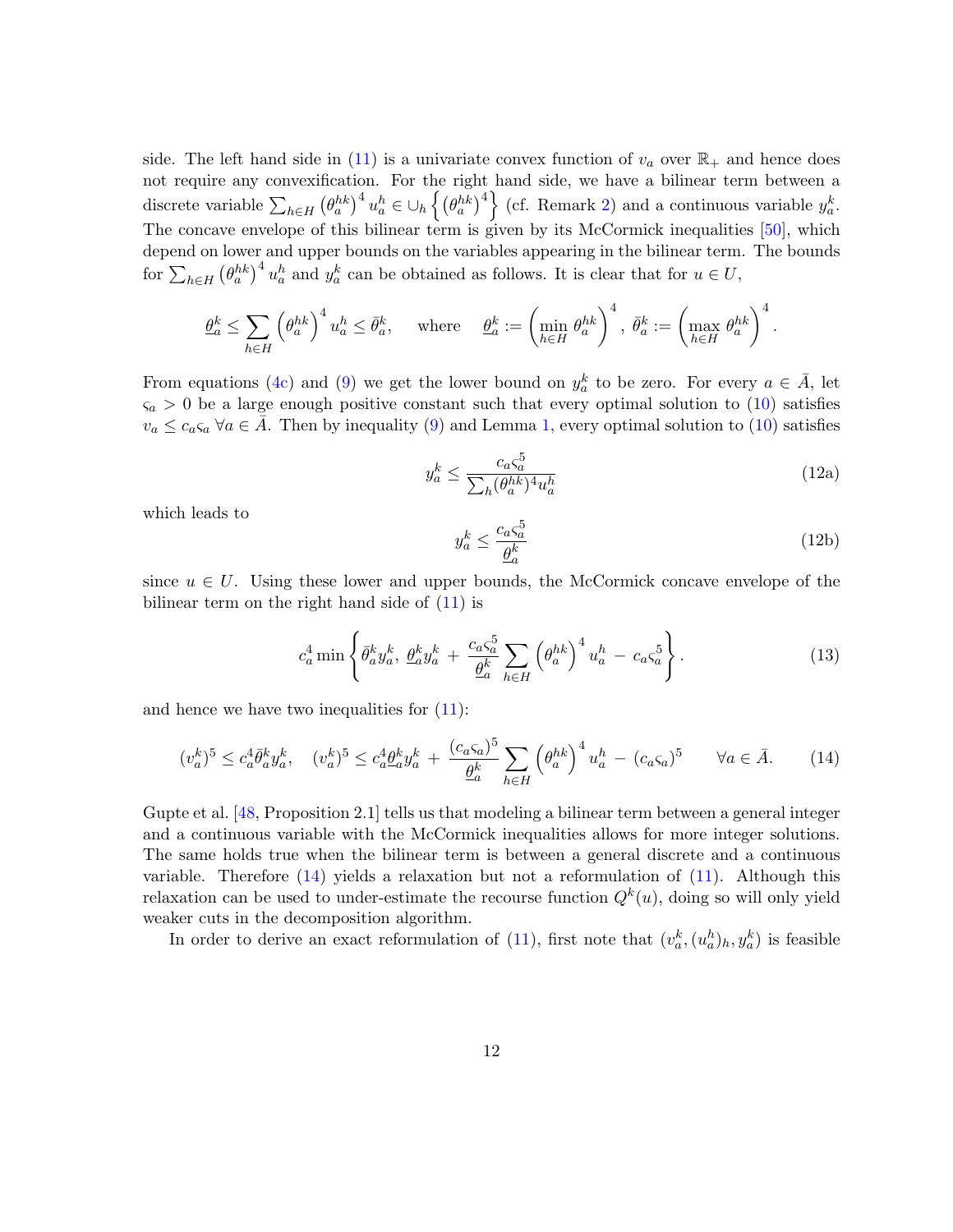to [\(11\)](#page-11-1) if and only if there exists some  $w_a^k$  such that

<span id="page-13-1"></span><span id="page-13-0"></span>
$$
(v_a^k)^5 \le c_a^4 w_a^k,\tag{15a}
$$

$$
0 \le w_a^k \le c_a \varsigma_a^5, \quad w_a^k \le \left[ \sum_{h \in H} \left( \theta_a^{hk} \right)^4 u_a^h \right] y_a^k. \tag{15b}
$$

This equivalence is correct because  $0 \le v_a \le c_a s_a$  implies that the left hand side of [\(11\)](#page-11-1) is upper-bounded by  $(c_a\varsigma_a)^5$ . Since  $c_a\varsigma_a^5 < c_a\varsigma_a^5\overline{\theta}_a^k/\underline{\theta}_a^k$  and the right hand side is the product of the upper bounds on  $\sum_{h\in H}$   $(\theta_a^{hk})^4 u_a^h$  and  $y_a^k$ , respectively, it is clear that the upper bound on  $w_a^k$  is nontrivial. We will convexify [\(15b\)](#page-13-0) to obtain a strong reformulation of [\(11\)](#page-11-1).

Remark 3. Inequalities [\(14\)](#page-12-0) are precisely the projection of the McCormick relaxation of

<span id="page-13-2"></span>
$$
v_a^5 \le c_a^4 w_a^k, \quad 0 \le w_a^k \le \left[ \sum_{h \in H} \left( \theta_a^{hk} \right)^4 u_a^h \right] y_a^k,\tag{16}
$$

where the bilinear term is relaxed using  $(13)$ . Observe that  $(15)$  and  $(16)$  are each equivalent to [\(11\)](#page-11-1) but [\(16\)](#page-13-2) is a relaxation of [\(15\)](#page-13-1) in the  $(v_a^k,(u_a^h)_h, y_a^k, w_a^k)$ -space. Therefore convexifying [\(15b\)](#page-13-0) produces a stronger reformulation in the  $(v_a^k,(u_a^h)_h, y_a^k, w_a^k)$ -space than convexifying  $0 \le$  $w_a^k \leq \left[\sum_{h \in H} \left(\theta_a^{hk}\right)^4 u_a^h\right] y_a^k$  in [\(16\)](#page-13-2) and hence could lead to stronger cuts in the decomposition algorithm.

Equation [\(15b\)](#page-13-0) represents a bounded product term between a discrete and a continuous variable and for such bilinear terms, we note that the McCormick envelopes are neither a reformulation nor do they yield the convex hull.

<span id="page-13-3"></span>**Observation 2.** Denote  $\mathcal{I} := \{b_1, b_2, \ldots, b_m\} \times [0, d] \times [0, \eta]$  with  $m \geq 3, 0 \leq b_1 < b_2 < \cdots < b_m$ and  $\eta < \beta_m d$ . Let  $\mathcal{R} := \{(\chi, y, \nu) \in \mathcal{I} \mid \nu \leq \chi y\}$ ,  $\mathcal{M} := \{(\chi, y, \nu) \in \mathcal{I} \mid \nu \leq \beta_m y, \nu \leq \beta_1 y + d\chi - d\chi \}$  $d\mathfrak{b}_1$  be the McCormick relaxation of R, and  $\mathcal{M}' := \{(\mathfrak{x}, y, \nu) \in [\mathfrak{b}_1, \mathfrak{b}_m] \times [0, \mathfrak{a}] \times [0, \eta] \mid \nu \leq \mathfrak{b}_1$  $\mathfrak{b}_m y$ ,  $\nu \leq \mathfrak{b}_1 y + d\mathfrak{x} - d\mathfrak{b}_1$  be the continuous relaxation of M. Then  $\mathcal{R} \subsetneq \mathcal{M}$  and conv  $\mathcal{R} \subsetneq \mathcal{M}'$ .

*Proof.* M being the McCormick relaxation of R leads to  $R \subseteq M$  and conv  $R \subseteq M'$ . Denote

$$
\chi_0:=\frac{d}{\eta(1-\frac{\theta_1}{\theta_m})},\quad \chi_1:=\eta\min\{1,(\theta_2-\theta_1)\chi_0\}.
$$

Then  $(\mathfrak{b}_2, \frac{\chi_1}{\mathfrak{b}_m})$  $\frac{1}{\chi_0}, \frac{\eta}{b_n}$  $\frac{\chi_1}{\phi_m}, \chi_1$   $\in \mathcal{M} \setminus \mathcal{R}$ . Note that  $(\beta_1 + \frac{1}{\chi_0})$  $\frac{\eta}{b_m}, \eta$ ) is an extreme point of  $\mathcal{M}'$ . Suppose this point can be written as a nontrivial convex combination of finitely many  $(x^t, y^t, \nu^t) \in \mathcal{R}$ . Then  $\nu^t = \eta \ \forall t.$  Since  $\nu^t \leq \chi^t y^t$  and  $\chi^t \leq \theta_m$ , it follows that  $y^t \geq \eta/\theta_m$  and hence  $y^t = \eta/\theta_m$  and  $\chi^t = \mathfrak{b}_m$  for all t. Consequently,  $\mathfrak{b}_1 + \frac{1}{\gamma}$  $\frac{1}{\chi_0} = \mathfrak{b}_m$ , which is a contradiction because  $\eta < \mathfrak{b}_m d$  by assumption.  $\Box$ 

An extended formulation for the convex hull of  $R$  can be obtained using unary expansion of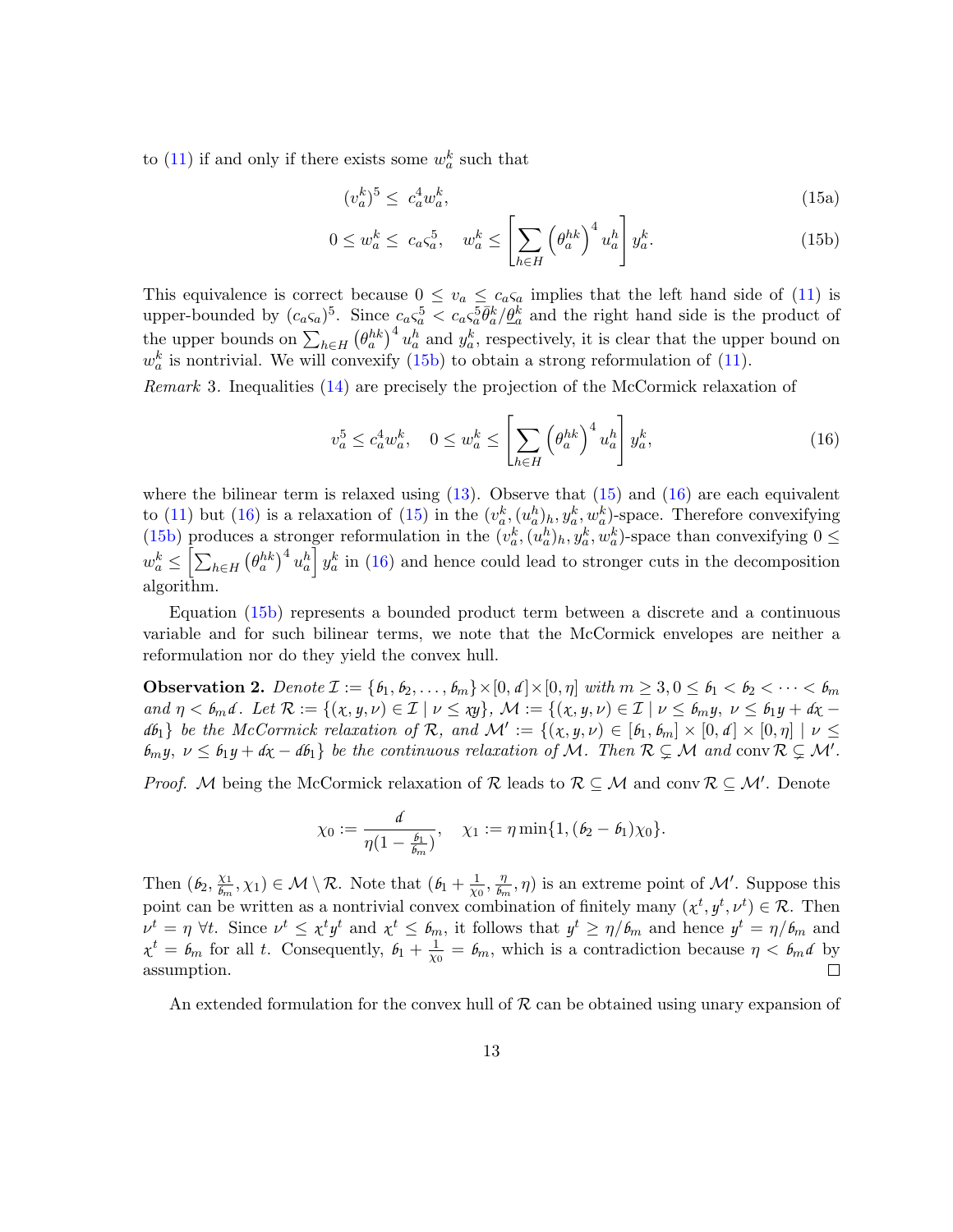discrete variables. Let  $\nu = \sum_i b_i z_i$  with  $\sum_i z_i = 1, z_i \in \{0, 1\}$   $\forall i$ . Then disjunctive programming [\[51\]](#page-31-12) implies that conv  $\mathcal R$  is equal to the projection onto the  $(\chi, y, \nu)$ -space of the polyhedron

$$
\left\{ (\kappa, y, \nu, z) \mid \chi = \sum_{i=1}^{m} b_i z_i, \ \nu = \sum_{i=1}^{m} \nu^i, \ y = \sum_{i=1}^{m} y^i
$$
  

$$
0 \le y^i \le dz_i, \ 0 \le \nu^i \le \delta z_i, \ \nu^i \le b_i y^i \quad \forall i
$$
  

$$
\sum_{i=1}^{m} z_i = 1, \ z_i \ge 0 \ \forall i \right\}.
$$
 (17)

<span id="page-14-0"></span>Since  $\sum_h (\theta_a^{hk})^4 u_a$  is the unary expansion of a discrete variable as mentioned in Remark [2,](#page-11-2) we may apply [\(17\)](#page-14-0) directly to [\(15b\)](#page-13-0). However, we will first strengthen the bounds on the  $y_a^k$  variables in each disjunction. Of the two upper bounds on  $y_a^k$  in [\(12a\)](#page-12-2) and [\(12b\)](#page-12-3), the former is stronger but is a function of  $u$  whereas the latter is weaker but is a constant. The constant bound in [\(12b\)](#page-12-3) is necessary for deriving McCormick relaxations of bilinear terms as in Observation [2.](#page-13-3) The bound in  $(12a)$  can be incorporated into the disjunctive programming approach of equation [\(17\)](#page-14-0). Since  $y_a^k \leq \frac{c_a \zeta_a^5}{\sum_h (\theta_a^{hk})^4 u_a^h}$  by equation [\(12a\)](#page-12-2) and  $\sum_h u_a^h = 1$  and  $u_a^h \in \{0,1\}$   $\forall h$  for every  $u \in U$ , it is clear that convexifying  $(15b)$  is equivalent to convexifying the following finite union of polytopes:

<span id="page-14-1"></span>
$$
\bigcup_{h \in H} \left\{ (u_a, y_a^k, w_a^k) \mid u_a = \mathbf{e}_h, \ 0 \le y_a^k \le \frac{c_a \varsigma_a^5}{(\theta_a^{hk})^4}, \ 0 \le w_a^k \le c_a \varsigma_a^5, \ w_a^k \le c_a^4 (\theta_a^{hk})^4 y_a^k \right\}.
$$
 (18)

where  $e_h$  is the  $h^{th}$  coordinate unit vector. A straightforward application of disjunctive programming  $[51]$  gives us the convex hull of  $(18)$ , and hence that of  $(15b)$ , thereby resulting in a strong reformulation of the recourse function, which we state next.

<span id="page-14-2"></span>**Proposition 1.** The recourse function of the  $k^{th}$  scenario can be formulated as:

<span id="page-14-3"></span>
$$
Q^{k}(u) = \min_{\substack{v^{k}, q^{k}, x^{k} \\ y^{k}, w^{k}}} \gamma \sum_{a \in A} t_{0a} \left[ v_{a}^{k} + \delta y_{a}^{k} \right] + M \sum_{(r,s) \in \mathcal{OD}} q^{rs,k}
$$
(19a)

s.t. 
$$
v_a^k = \sum_{(r,s)\in\mathcal{OD}} x_a^{rs,k} \quad \forall a \in A, \quad (x^k, q^k) \in X
$$
 (19b)

$$
(v_a^k)^5 \le c_a^4 \sum_{h \in H} w_a^{hk}, \ y_a^k = \sum_{h \in H} y_a^{hk} \quad \forall a \in \overline{A}
$$
 (19c)

$$
w_a^{hk} \le c_a^4 (\theta_a^{hk})^4 y_a^{hk} \quad \forall h \in H, a \in \bar{A}
$$
 (19d)

$$
0 \le y_a^{hk} \le \frac{c_a \varsigma_a^5}{(\theta_a^{hk})^4} u_a^h, \ 0 \le w_a^{hk} \le c_a \varsigma_a^5 u_a^h \quad \forall h \in H, a \in \bar{A}
$$
 (19e)

where for every  $a \in \overline{A}$ ,  $\varsigma_a$  is a large enough positive constant such that  $c_a \varsigma_a$  is the upper-bound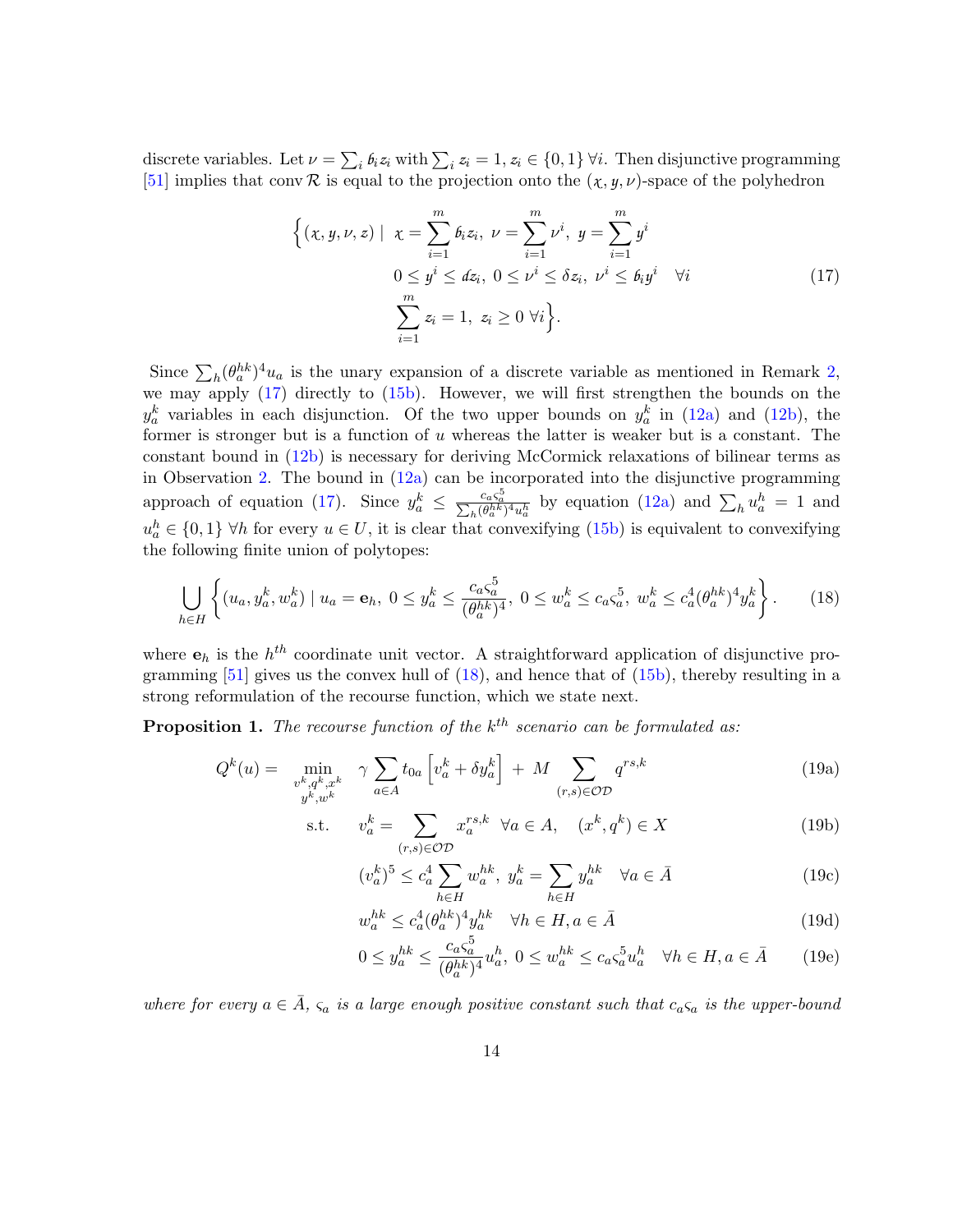#### on the traffic volume of link a.

Notice that Proposition [1](#page-14-2) linearly separates the first stage variable  $u$  from the second stage variables. This implies that the recourse function  $Q^k(u)$  is convex in u and can be approximated by supporting hyperplanes. It also implies a convex MINLP formulation for the mean risk problem [\(8\)](#page-10-2).

 $\overline{a}$ 

(Convex MINLP): 
$$
\min_{\substack{u,\eta,\xi \\ v,q,x,y,w}} (1+\lambda)b^{\top}u + \sum_{k \in K} p_k \left[ \gamma \sum_{a \in A} t_{0a} \left[ v_a^k + \delta y_a^k \right] + M \sum_{(r,s) \in \mathcal{OD}} q^{rs,k} \right] + \lambda \left( \eta + \frac{1}{1-\alpha} \sum_{k \in K} p_k \xi^k \right)
$$
  
s.t.  $u \in U, \quad \xi^k \ge 0 \quad \forall k \in K$   
 $\xi^k \ge \gamma \sum_{a \in A} t_{0a} \left[ v_a^k + \delta y_a^k \right] + M \sum_{(r,s) \in \mathcal{OD}} q^{rs,k} - \eta \quad \forall k \in K$   
(19b) – (19e)  $\forall k \in K$ 

This convex MINLP can be solved to  $\epsilon$ -optimality using state-of-the-art MINLP solvers. However we demonstrate in §5 that even on a simple nine-node network, these generic global optimization solvers take a long time to converge, thereby making this approach intractable for larger-sized practical instances. This motivates our algorithmic approach in the next section.

#### <span id="page-15-0"></span>4. Decomposition method

Extensive algorithmic efforts have been made to improve the efficiency of solution algorithms for MINLPs, including the widely used branch and bound  $[52]$  with its variants — LP/NLP based branch and bound method [\[53\]](#page-32-0) and spatial branch and bound [\[54\]](#page-32-1), as well as Generalized Benders Decomposition (GBD) method [\[43\]](#page-31-4). The branch and bound method is an implicit enumeration procedure and can be computationally expensive when the number of integer variables is large. The GBD, on the other hand, can be effective in handling computationally challenging MINLPs by decomposing them to smaller tractable subproblems. In this study, we apply a decomposition method based on GBD. Also note that there are other plausible solution methods, including Extended Cutting Plane method [\[55\]](#page-32-2), and outer approximation [\[56\]](#page-32-3). Though beyond the scope of this study, comparisons between these different methods in terms of solution quality and performance are worthy of investigation in future works.

The mean-risk SP model [\(8\)](#page-10-2) is decomposed into a master problem and one subproblem for each scenario k. The master problem is a mixed  $0\backslash 1$  linear program (MILP) and contains first-stage integer variables u and the value-at-risk  $\eta$ . The sub-problems are evaluated for the second-stage cost, given the first-stage variable u. Combined with the first-stage cost, we can compute CVaR for the overall cost at the optimum of the master problem. We will discuss the details of our decomposition method in this section.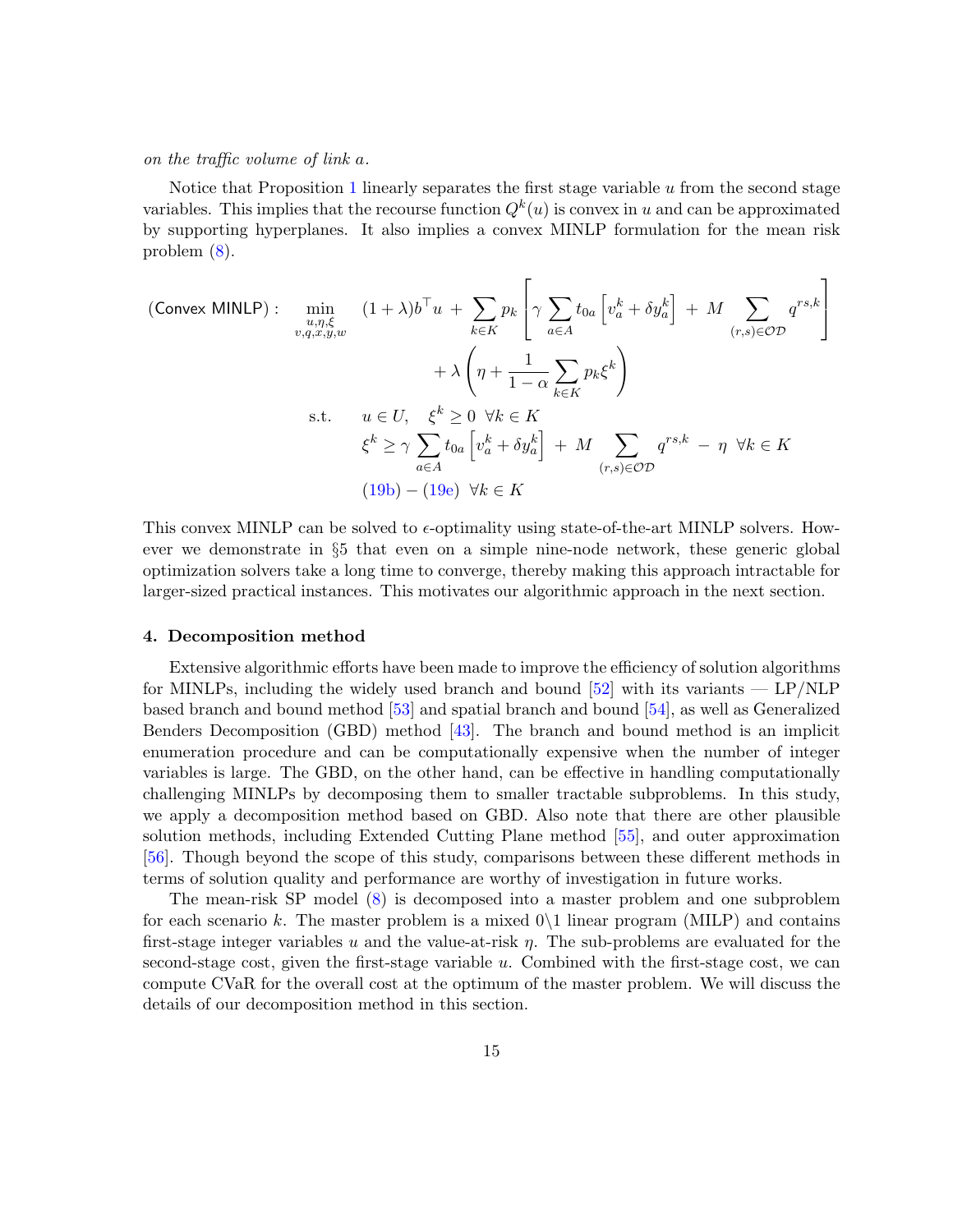GBD was proposed by Geoffrion [\[43\]](#page-31-4) and a detailed exposition on it can be found, for example, in Floudas [\[47\]](#page-31-8). In this method, when the first stage variables are temporally held fixed, the remaining optimization problem is considerably more tractable than the original one. As for this study, if bridge retrofit decision variable u and the value-at-risk  $\eta$  are temporarily fixed, the remaining problem [\(4\)](#page-8-4) becomes a traffic assignment problem based on system-optimization condition, which may be effectively solved by using commercial nonlinear program solvers. The CVaR value can be obtained once we have travel cost function values from the traffic assignment problems corresponding to different scenarios.

In the objective function of the master problem, the recourse function travel cost and CVaR are not known explicitly in advance. Thus, two optimality cuts are added iteratively to approximate them. At iteration *i*, let  $\pi^{ki}u \geq \pi_0^{ki}$  be a cut that lower approximates  $Q^k(u)$ . Then the master problem at any iteration  $l$  reads as

(Master): 
$$
\min_{u,\eta,\xi,\phi_1} (1+\lambda)b^\top u + \phi_1 + \lambda \left(\eta + \frac{1}{1-\alpha} \sum_{k \in K} p^k \xi^k\right)
$$
  
s.t. 
$$
u \in U, \quad \xi^k \ge 0 \quad \forall k \in K
$$
Optimality cut  $1 \quad \phi_1 \ge \sum_k p_k (\pi^{ki} u - \pi_0^{ki}) \quad i = 1, 2, ..., l$   
Optimality cut  $2 \quad \xi^k \ge \pi^{ki} u - \pi_0^{ki} - \eta \quad \forall k \in K, i = 1, 2, ..., l$ 

The exact forms of these optimality cuts are presented in Proposition [2.](#page-17-0) According to Observation [1,](#page-9-3) the general problem has complete recourse and the feasibility cut constraint can thus be omitted.

Let  $(\bar{u}, \bar{\eta}, \bar{\xi}, \bar{\phi}_1)$  be an optimal solution to the master problem. If  $\bar{\phi}_1 < \sum$ k∈K  $p_k Q^k(\bar{u})$ , then optimality cut 1 will be added to the master problem. If  $\sum_{k \in K} p_k \bar{\xi}^k < \sum_{k \in K} p_k \max\{0, Q^k(\bar{u}) \bar{\eta}$ , then optimality cut 2 will be added to the master problem. These optimality cuts are generated using Lagrange multipliers for each subproblem, which is a convex nonlinear problem, with u fixed to  $\bar{u}$ .

(Subproblem 
$$
k
$$
) :  $Q^k(\bar{u}) = \min_{\substack{v^k, q^k, x^k \\ y^k, w^k}} (19a)$   
s.t. constraints  $(19b) - (19d)$   
 $0 \le y_a^{hk} \le \frac{c_a \zeta_a^5}{(\theta_a^{hk})^4} \bar{u}_a^h, 0 \le w_a^{hk} \le c_a \zeta_a^5 \bar{u}_a^h \quad \forall h \in H, a \in \bar{A}$ 

The convex reformulation of  $Q^k(u)$  in Proposition [1](#page-14-2) and the arguments thereafter imply that it is straightforward to apply the GBD method for generating optimality cuts in the master problem.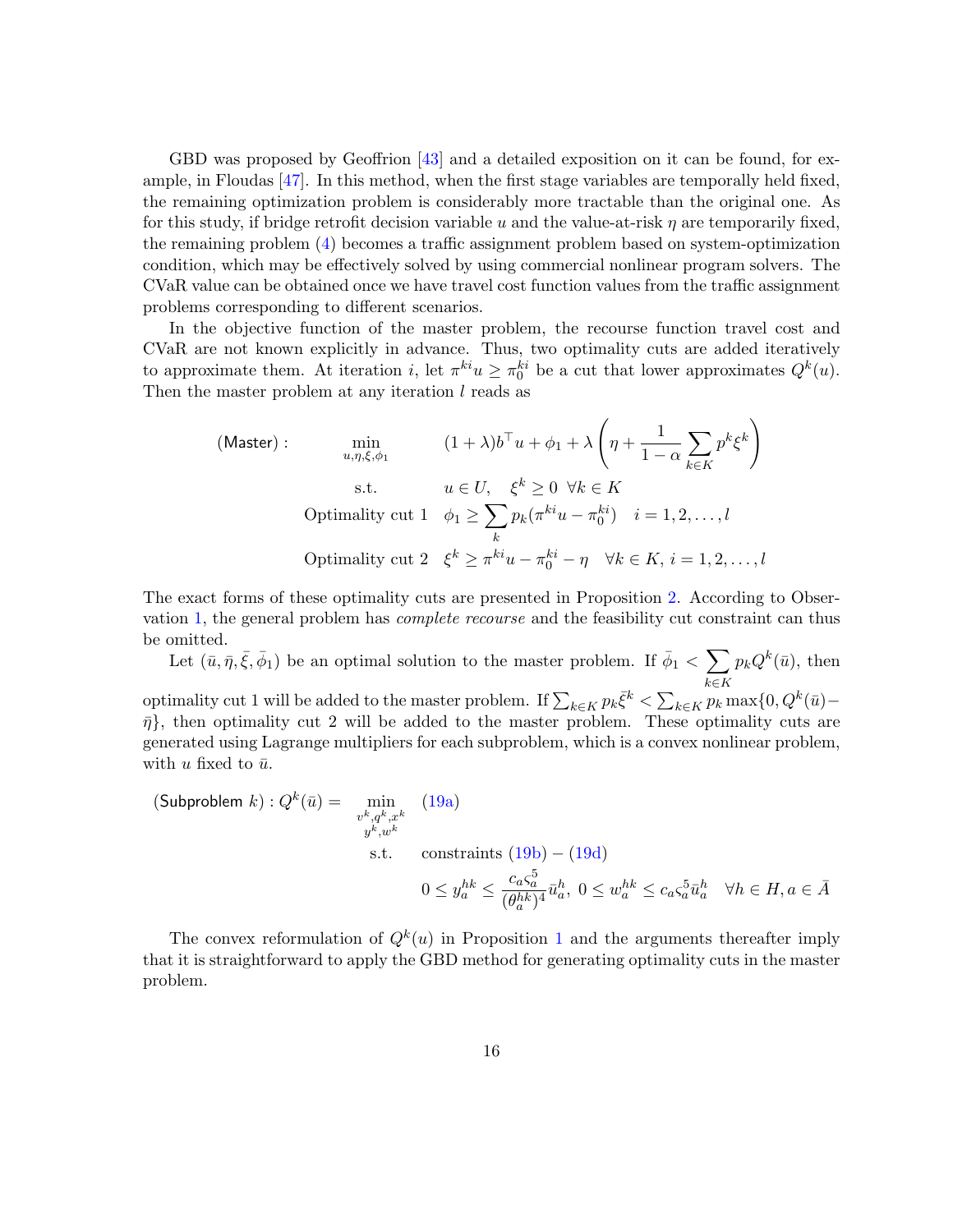<span id="page-17-0"></span>**Proposition 2.** Let  $\bar{u}^l$  be an optimum solution of the master problem at  $l^{th}$  iteration. For each scenario k, let  $\mu^{kl}$  and  $\lambda^{kl}$  be vectors of optimum Lagrange multipliers for the last two sets of constraints in subproblem  $Q^k(\bar{u}^l)$ . Denote

$$
\bar{y}_a^{hk}:=\frac{c_a\varsigma_a^5}{(\theta_a^{hk})^4}\quad h\in H, a\in\bar{A}.
$$

Then the optimality cuts for the  $l<sup>th</sup>$  iteration are:

<span id="page-17-1"></span>
$$
\phi_1 \geq \sum_{k \in K} p_k [Q^k(\bar{u}^l) - \mu^{kl} \bar{y}^k(u - \bar{u}^l) - \lambda^{kl} c_a \varsigma^5(u - \bar{u}^l)] \tag{20a}
$$

$$
\xi^k \geq Q^k(\bar{u}^l) - \mu^{kl}\bar{y}^k(u - \bar{u}^l) - \lambda^{kl}c_a\varsigma^5(u - \bar{u}^l) - \eta \quad \forall k \in K
$$
\n(20b)

*Proof.* Proposition [1](#page-14-2) linearly separates the first stage variable u from the second stage variables, i.e., the subproblem constraints in [\(19e\)](#page-14-3) are the only ones containing both first and second stage variables and these can be represented as  $h_1(u) + g_1(w) \leq 0$  or  $h_2(u) + g_2(y) \leq 0$  where  $h_1, h_2, g_1, g_2$  are all linear functions. This structure fits in with the so-called P-property of GBD [cf. [47,](#page-31-8) §6.3.5.1], allowing for a straightforward application of GBD and thereby leading to the proposed optimality cuts.  $\Box$ 

Multiple optimality cuts may help improve algorithm efficiency. Readers may refer to Birge and Louveaux  $[15]$  for details. The multi-cut version of optimality cut for  $(20a)$  is

<span id="page-17-2"></span>
$$
\phi_1^k \ge Q^k(\bar{u}^l) - \mu^{kl} \bar{y}^k(u - \bar{u}^l) - \lambda^{kl} c_a \varsigma^5(u - \bar{u}^l)
$$
\n(21)

Accordingly, we should use the aggregation of cuts  $\sum_{k \in K} p^k \phi_1^k$  to replace  $\phi_1$  in the objective function of (Master). Note that due to the CVaR function definition, optimality cut [\(20b\)](#page-17-1) is already in multi-cut version. In each iteration, there are  $|K|+1$  constraints added to the master problem, consisting of  $|K|$  constraint  $(20b)$  and one constraint  $(20a)$ .

#### The decomposition algorithm procedure:

- 1. Initialization  $l = 0$ .
- 2. Solve (Master). Let  $(\bar{u}, \bar{\eta}, \bar{\xi}, \bar{\phi}_1, \bar{\phi}_2)$  be optimal solution and set  $\bar{\phi} = \bar{\phi}_1 + \lambda(\bar{\eta} + \frac{1}{1-\alpha} \sum_k p_k \bar{\xi}^k)$ .
- 3. Fix  $u = \bar{u}$  and solve (Subproblem k) for all  $k \in K$ . Set  $l = l + 1$  and calculate

$$
\phi^* = \sum_{k \in K} p^k Q^k(\bar{u}) + \lambda \mathbb{CVa} \mathbb{R}_{\alpha} Q(\bar{u}).
$$

4. The procedure terminates if the optimality gap  $|1-\frac{\bar{\phi}}{\bar{\phi}}|$  $\frac{\varphi}{\phi^*}$   $\leq$   $\epsilon$  ( $\epsilon$  is a predefined small value) is met. Optimal solution is found. Otherwise, add optimality cuts [\(20a\)](#page-17-1) (or the multi-cut version  $(21)$  and  $(20b)$  to the master problem, and go back to step 2.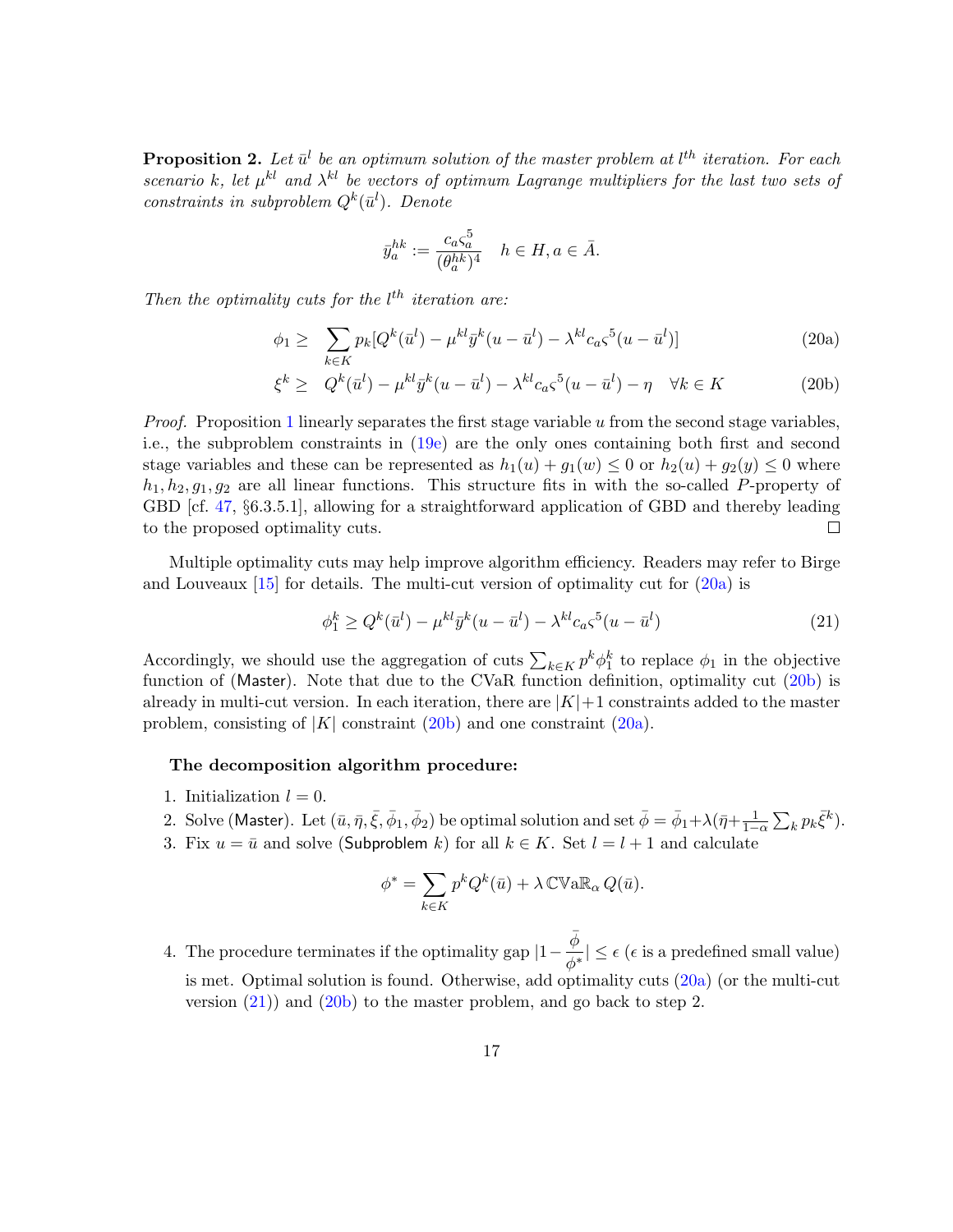#### <span id="page-18-0"></span>5. Numerical examples

The proposed mean-risk model and decomposition methods are first validated using a hypothetical small nine-node network. The Sioux-Falls network is then used to explore the impacts of uncertainty, network topology, and critical parameters on the strategic decisions on highway bridge retrofits. All instances were programmed in AMPL. For our decomposition, the master problem was solved as a MILP with CPLEX and with the multi-cut version of optimality cuts, and each subproblem was solved as a convex nonlinear program with CONOPT.

#### <span id="page-18-2"></span>5.1. Nine-node network

<span id="page-18-1"></span>The nine-node network is shown in Figure [2.](#page-18-1) It consists of nine nodes, 24 directional links, and  $72 (= 8\times9)$  O-D pairs. Assume that three bridges on both directions on the network, labeled as A, B, and C, are vulnerable to seismic disasters and their post-disaster capacities may be reduced while other road links are assumed intact. The nine-node instances were tested on a desktop with 8 GB RAM and Intel Core i5-2500@3.40GHz processor under Windows 7 environment.



Figure 2: Nine-node network

The parameter  $\theta_a^{h,k}$  is the ratio of bridge remaining capacity to the full capacity, which depends on the specific scenario, location of the bridge, and the retrofit strategies applied. Five strategies, denoted as  $h_0 - h_4$ , are considered. The "do nothing" strategy is  $h_0$  and a higher index indicates a more robust, and hence more costly, strategy. In this experiment, we randomly generated  $\theta_a^{h,k} \in (0,1]$  while ensuring that a higher numbered strategy results in a higher value of  $\theta_a^{h,k}$ . As a demonstration, Table [1](#page-19-0) reports the ratios for one scenario. The initial values for all second-stage variables are set to be zero. The initial solution for the first-stage decision variable u is set as follows: for every  $a \in \overline{A}$ ,  $u_a^{h_0} = 1$  and  $u_a^h = 0$  for  $h \neq h_0$ . Other critical parameters are:  $\alpha = 0.7, \gamma = 1000, \lambda = 1$ , and  $\overline{y} = 1000$ .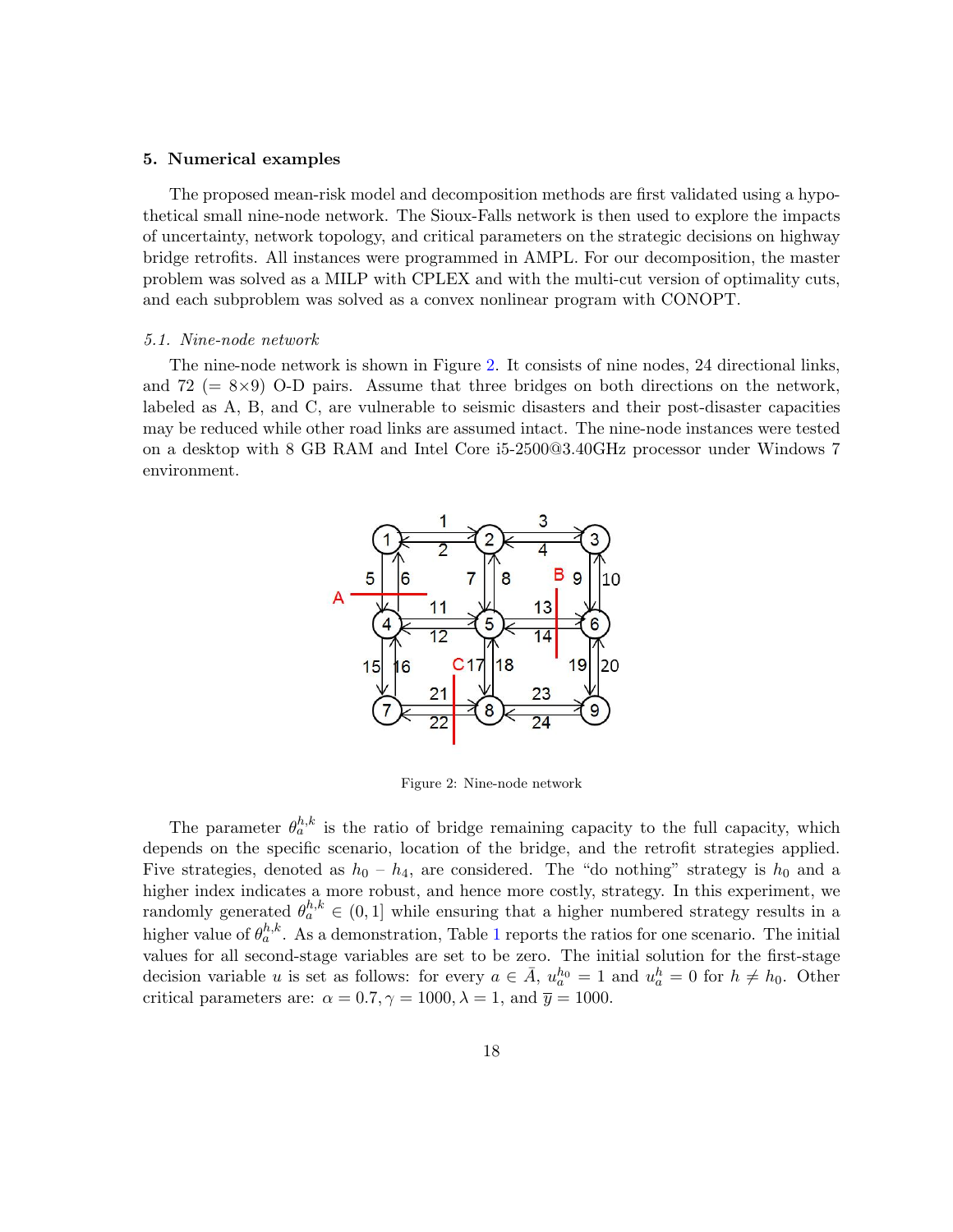Two recent papers [\[57,](#page-32-4) [58\]](#page-32-5) demonstrate that commercial MINLP solvers can successfully solve nonlinear, discrete transportation problems. We obtained benchmark solutions by using two commercial solvers — BONMIN [\[59\]](#page-32-6) and FilMINT [\[60\]](#page-32-7), to justify our decomposition method by using the small-scale network. We tested the model using four different sizes of scenario sets. In each set, scenarios are randomly generated to create variations in uncertainty realizations in order to justify the effects of CVaR.

Table [2](#page-19-1) compares optimal objective values and solution times for the MINLP solvers and our decomposition algorithm (column GBD). As is to be expected, the objective values are almost identical for all three methods. The solution times using GBD are always substantially smaller than those using BONMIN and FilMINT. One may also notice that the increase in the number of scenarios does not necessarily translate to more GBD iterations. With more scenarios, more sub-problems need to be solved in each iteration, thereby GBD takes longer total time to finish. This explains why the solution time for GBD is almost identical when solving 12, 18, 24 scenarios even though the number of iterations was smallest in the case of 24 scenarios compared to the 12 and 18 scenarios. The experimental results in Table [2](#page-19-1) justify the use of our proposed decomposition for large scaled problems, such as the Sioux Falls network.

<span id="page-19-0"></span>Table 1: Sample values of  $\theta_a^{h,k}$  for a fixed scenario k.

| Link   | Strategy |      |         |       |      |  |  |
|--------|----------|------|---------|-------|------|--|--|
|        | $h_0$    | h1   | $h_2$   | $h_3$ | h4   |  |  |
| link5  | 0.05     | 0.5  | $0.5\,$ | 0.5   | 1    |  |  |
| link6  | 0.05     | 0.5  | $0.5\,$ | 0.5   | 1    |  |  |
| link13 | 0.5      | 0.5  | 0.5     | 0.75  | 0.75 |  |  |
| link14 | 0.5      | 0.5  | 0.5     | 0.75  | 0.75 |  |  |
| link21 | 0.17     | 0.33 | 0.33    | 0.67  | 0.67 |  |  |
| link22 | 0.17     | 0.33 | 0.33    | 0.67  | 0.67 |  |  |

Table 2: Comparisons between GBD and MINLP solvers with  $\alpha = 0.7, \lambda = 1$ .

<span id="page-19-1"></span>

| Scenarios |               | Obj. Value $(\times 10^6)$ |            | CPU seconds   | GBD iterations |            |    |
|-----------|---------------|----------------------------|------------|---------------|----------------|------------|----|
|           | <b>BONMIN</b> | FilMINT                    | <b>GBD</b> | <b>BONMIN</b> | <b>FilMINT</b> | <b>GBD</b> |    |
| 6         | 466.416       | 466.416                    | 466.416    | 1280          | 466            |            | 15 |
| 12        | 466.144       | 466.144                    | 466.144    | 3754          | 2487           | 21         | 29 |
| 18        | 462.063       | 462.063                    | 462.063    | 6340          | 4673           | 21         | 21 |
| 24        | 460.483       | 460.483                    | 460.484    | 4315          | 11377          | 22         | 18 |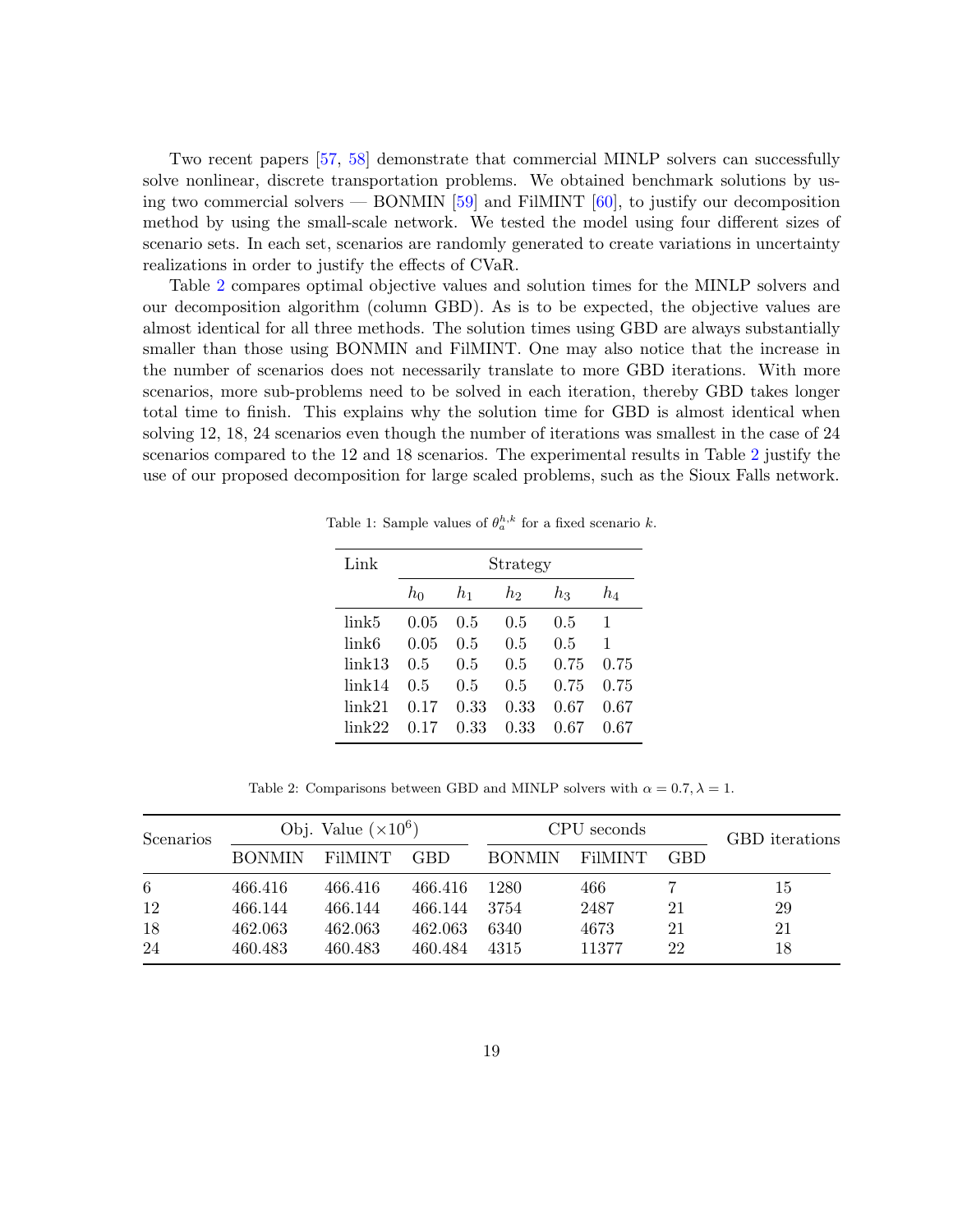#### 5.2. Sioux Falls network

The Sioux Falls network in Figure [1](#page-3-0) consists of 24 nodes, 76 links, and 552 O-D pairs. The trip demands between all O-D demands are adopted from [\[6\]](#page-28-5). We adopted critical parameters from Fan et al. [\[7\]](#page-28-6), including the peak 2-hour conversion value  $\gamma = 2400$  to convert peak 2-hour delay to a monthly monetary value loss, which is set as  $8 \times 30 \times 10 = 2400$ , where 8 is the daily adjust factor with 30 days duration and 10 is the value of travel time savings for drivers. We used  $\epsilon = 0.5\%$  for optimality gap tolerance to terminate the GBD algorithm. The instances were programmed in AMPL and run on a Linux cluster node with 16 Intel Cores and a total 64 GB RAM.

An engineering method to estimate earthquake damage of structures uses discrete damage states [\[61\]](#page-32-8); that is, the residual post-earthquake capacity ratio  $\theta_a^{h,k}$  has discrete values. There are currently no publicly-available datasets for estimating the post-earthquate damage states for a given road network. Because collecting such data is beyond the scope of this study, we randomly generated  $\theta_a^{h,k}$  such that there are substantial variations among different scenarios to justify the use of stochastic programming method in our study.

That being said, we develop a simple mechanism to generate  $\theta_a^{h,k}$  in two steps. First, we consider three levels of damages, which are low, medium, and high damages and assume that the damages to the bridges at risk are independent. For a low-damage scenario  $k$ , we select five values for  $\theta_a^{h,k}$  at random from  $\{1/N, 2/N, \ldots, (N-1)/N, 1\}$  (we used  $N = 6$  in this study). For medium and high damage scenarios, we pick five numbers randomly from  $\{1/N, 2/N, \ldots, (N-1)/N\}$  and  $\{1/N, 2/N, \ldots, (N-2)/N\}$ , respectively. Note that  $\theta_a^{h,k}$  under a low-damage scenario has larger range of numbers to choose from than  $\theta_a^{h,k}$  under medium and high damage scenarios. Statistically, bridge residual capacity under high-damage scenarios is lower than that under low-damage scenarios for the same bridge. However, due to the complexity involved in the estimation, such as locations and structures of different bridges, there are inevitable fluctuations in the residual capacities, which are captured in our scenario generation mechanism. Also, for any bridge a under scenario k, the  $\theta_a^{h,\bar{k}}$  value should be nondecreasing with an enhanced (i.e., higher numbered strategy) strategy h, i.e.,  $\theta_a^{h_{i+1},k} \geq \theta_a^{h_i,k}$ for  $i = 0, \ldots, 3$ . Based on this, we assign the selected five numbers for  $\theta_a^{h,k}$  according to the different retrofit strategies. We also assume that the occurrences of the three categories of scenarios follow a predefined ratio. For example, if a ratio of 5:3:2 is assumed for low-, medianand high-damage scenarios, respectively, for a total of 20 scenarios, the occurrences of each category of scenarios will be 10, 6, 4, respectively. The probabilities associated with scenarios are randomly generated from a uniform distribution.

We adopted the same five-strategy scheme (i.e.,  $h_0 - h_4$ ) and initial value settings from the nine-node network example. Since the Sioux falls network is much larger in size than the hypothetical nine-node network from section [5.1](#page-18-2) and the experiments in Table [2](#page-19-1) convinced us of the superiority of a decomposition approach over MINLP solvers, we obtained results using only our GBD method. Next, we explore the impacts of uncertainty, network topology, and critical parameters on the retrofit strategies from our numerical experiments.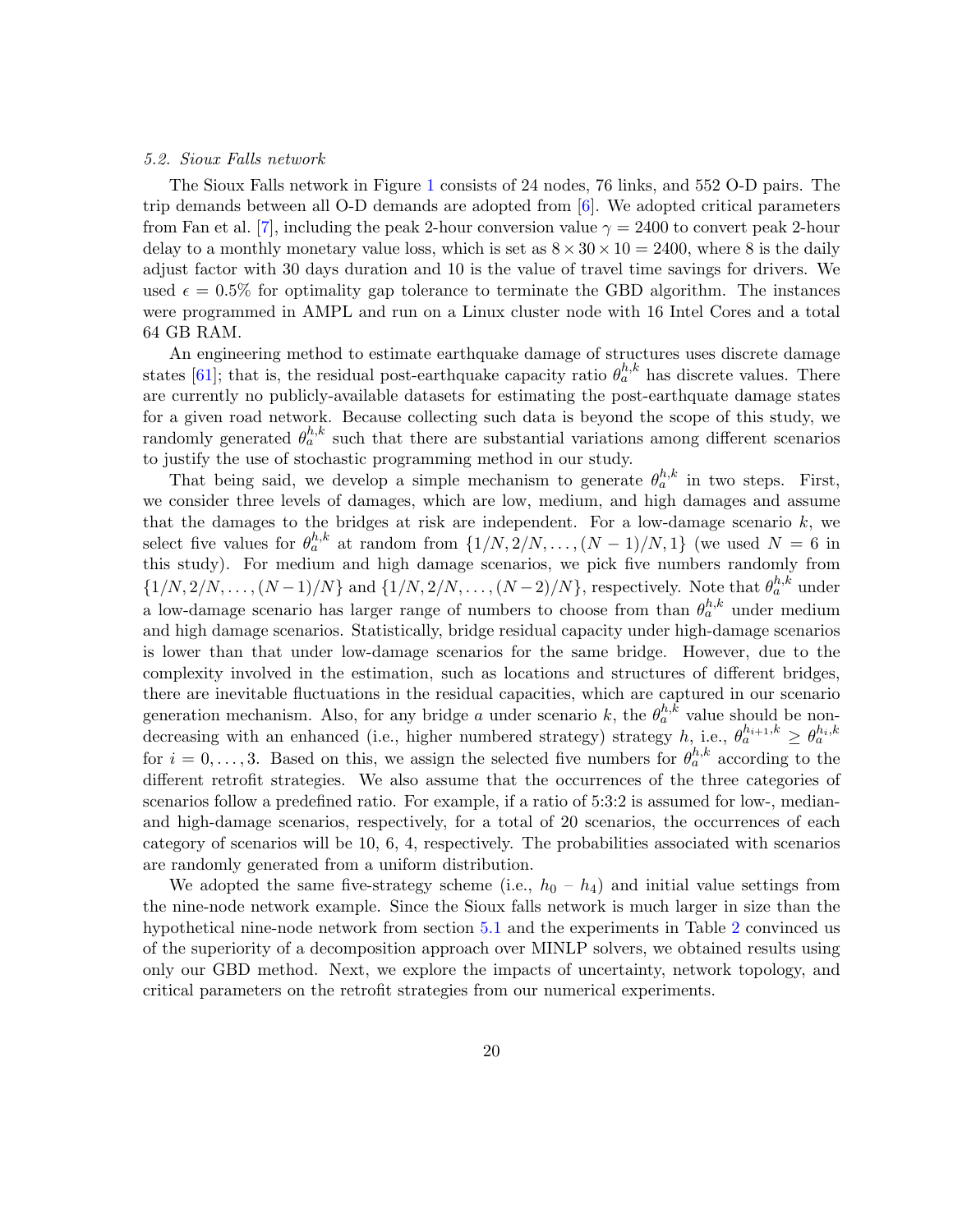#### 5.2.1. Effects of risk parameters  $\lambda$ ,  $\alpha$  and scenarios K

The parameters  $\alpha$  and  $\lambda$  reflect the decision makers' risk preferences. We tested  $\alpha = 0.7$ , 0.8, 0.9 and 0.95 and  $\lambda = 0.1, 0.5, 1,$  and 100 with  $\bar{y} = 1500$  for 20, 50, and 100 scenarios. The time limit was set to 24 hours. The confidence level parameter  $\alpha$  controls the set of scenarios to be considered while the coefficient  $\lambda$  weighs the CVaR in the integrated mean-risk stochastic model. Through the numerical experiments, we intend to (i) understand the effects of risk parameters on system costs; and (ii) highlight the modeling insights of a risk (i.e., CVaR) integrated stochastic program compared to a risk-neutral stochastic model.

Let us first investigate the breakdown of the total cost plotted in Figure [3](#page-22-0) based on the result of 20 scenarios. For the purpose of this illustration, we experimented with ten different values for  $\alpha$ . The total mean-risk cost or objective value is the sum of total expected costs and weighted CVaR. The total expected cost can be further decomposed into the retrofit cost and the expected travel cost. The impacts of the risk parameters on the cost effectiveness and CVaR will be discussed separately. Note that  $\alpha$  represents the risk preference, which quantifies the mean value of the worst  $(1 - \alpha)$ % of the total costs. In Figure [3a,](#page-22-0) CVaR increases as  $\alpha$  increases as per the definition, i.e., a larger value of  $\alpha$  accounts for larger realizations of the total cost, while decreasing as  $\lambda$  increases. The total expected cost shown in Figure [3b](#page-22-0) is comprised of the retrofit cost in Figure [3c](#page-22-0) and the expected travel cost in Figure [3d.](#page-22-0) The results show that increasing both  $\lambda$  and  $\alpha$  generally increases retrofit cost, because it results in a more risk-averse policy with enhanced and more costly retrofit strategies. As a result, we expect a reduced expected travel cost, which implies a lower post-disaster capacity loss. However, the total expected cost, which is a combined retrofit and expected travel cost, is generally higher with a higher  $\alpha$ . The retrofit cost contributes roughly 14.6%- 20% to the total expected cost.

We are also interested in understanding the managerial insights on the integration of risk assessment into a traditional risk-neutral two-stage SP model. Table [3](#page-23-0) compares the results of our mean-risk model with the counterparts of the two-stage SP model (first row in the table). It provides some interesting insights. First, the total expected costs of mean-risk models are equal or only trivially larger than the result of two-stage SP model even when there is a discernible increase in retrofit cost. It means that the mean-risk model can hedge against larger losses at a reasonable low total expected cost. Second, the lowest travel cost of \$285.338M is \$25.1M(=310.437-285.338) or 8% lower than the two-stage SP model, while it costs \$29 ( $=87-58$ ) or 50% more in retrofit. This implies that reducing travel cost is costly. From a system-cost perspective, achieving the lowest network-wide travel cost may not be the most economical solution.

We also conducted comparisons between three different sizes of scenario sets for the same four bridges. The results and solution performances are represented in Tables [4](#page-25-0) and [5.](#page-26-0) A larger scenario set corresponds to a larger problem size and because of our scenario generation mechanism, also has a larger number of high-damage scenarios. Between scenarios, CVaR value changes by a small extent in general. On the other hand, solution times (given in minutes) experience more noticeable changes, roughly doubling between scenarios. This is to be expected because the running time for each iteration of a non-parallelized decomposition algorithm is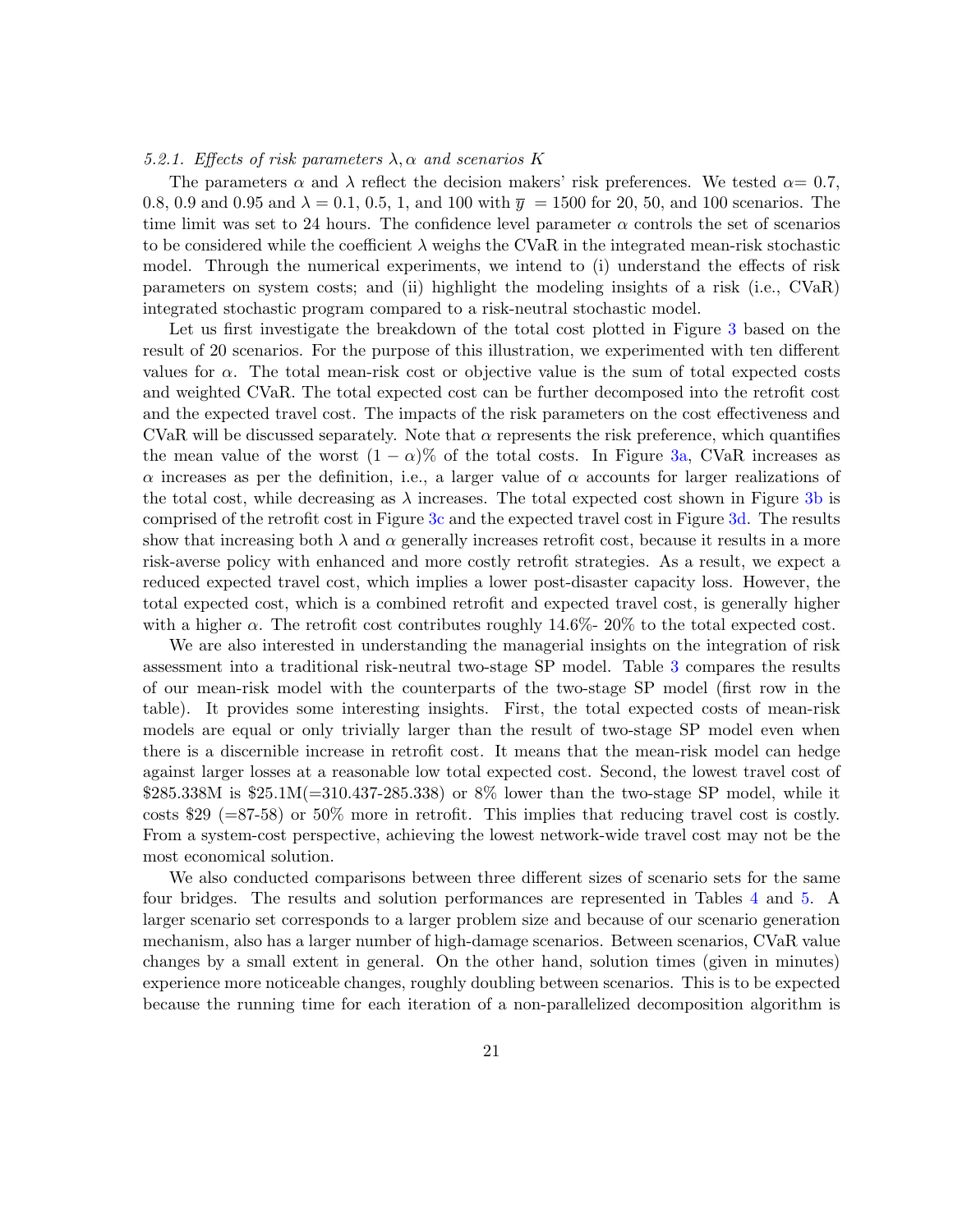<span id="page-22-0"></span>

Figure 3: Breakdown of the total cost under different combinations of risk parameters for 20 scenarios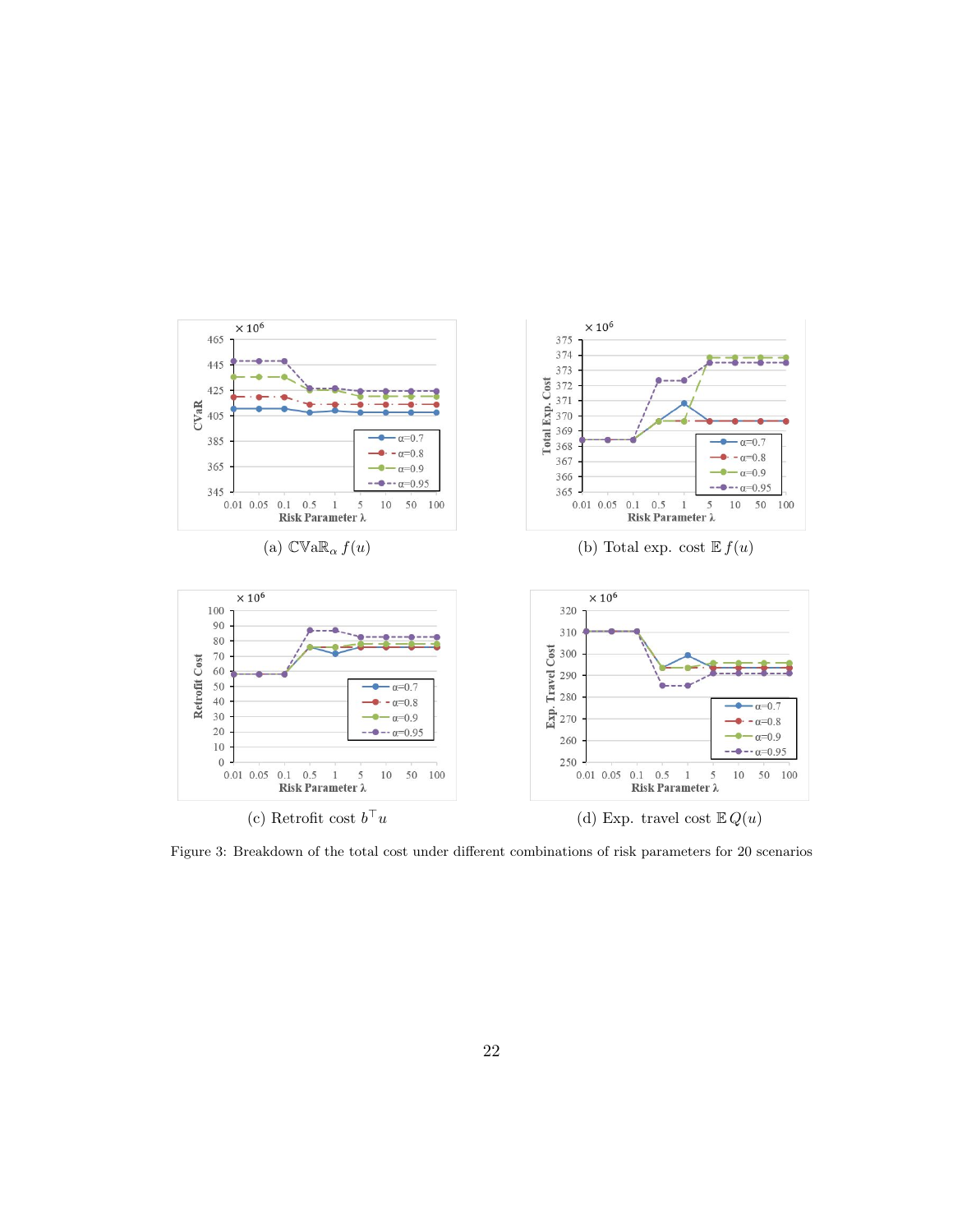| $\lambda$      | $\alpha$   |                   |         | Retrofit Strategy |         |                |              |                |                |
|----------------|------------|-------------------|---------|-------------------|---------|----------------|--------------|----------------|----------------|
|                |            | $CVaR_{\alpha} f$ | E f     | $b^{\top}u$       | EQ      | $\mathbf{A}$   | $\, {\bf B}$ | $\mathcal{C}$  | D              |
| $\overline{0}$ | 0.7        | 410.502           | 368.437 | 58                | 310.437 | 3              | 3            | $\overline{2}$ | $\overline{2}$ |
|                | 0.8        | 419.683           | 368.437 | 58                | 310.437 | 3              | 3            | $\overline{2}$ | $\overline{2}$ |
|                | 0.9        | 435.398           | 368.437 | 58                | 310.437 | 3              | 3            | $\overline{2}$ | $\overline{2}$ |
|                | $\,0.95\,$ | 447.975           | 368.437 | 58                | 310.437 | 3              | 3            | $\overline{2}$ | $\overline{2}$ |
| 0.1            | 0.7        | 410.502           | 368.437 | 58                | 310.437 | 3              | 3            | $\overline{2}$ | $\overline{2}$ |
|                | 0.8        | 419.683           | 368.437 | 58                | 310.437 | 3              | 3            | $\overline{2}$ | $\overline{2}$ |
|                | 0.9        | 435.398           | 368.437 | 58                | 310.437 | 3              | 3            | $\overline{2}$ | $\overline{2}$ |
|                | 0.95       | 447.975           | 368.437 | 58                | 310.437 | 3              | 3            | $\overline{2}$ | $\overline{2}$ |
| 0.5            | 0.7        | 407.472           | 369.646 | 76                | 293.646 | $\overline{4}$ | 3            | $\overline{2}$ | $\overline{2}$ |
|                | 0.8        | 413.893           | 369.646 | 76                | 293.646 | $\overline{4}$ | 3            | $\overline{2}$ | $\overline{2}$ |
|                | 0.9        | 424.954           | 369.646 | 76                | 293.646 | 4              | 3            | $\overline{2}$ | $\overline{2}$ |
|                | 0.95       | 426.484           | 372.338 | 87                | 285.338 | 4              | 3            | 3              | $\overline{2}$ |
| $\mathbf{1}$   | 0.7        | 409.03            | 370.828 | 71.5              | 299.328 | $\overline{4}$ | 3            | $\overline{2}$ | 1              |
|                | 0.8        | 413.893           | 369.646 | 76                | 293.646 | $\overline{4}$ | 3            | $\overline{2}$ | $\overline{2}$ |
|                | 0.9        | 424.954           | 369.646 | 76                | 293.646 | $\overline{4}$ | 3            | $\overline{2}$ | $\overline{2}$ |
|                | 0.95       | 426.484           | 372.338 | 87                | 285.338 | $\overline{4}$ | 3            | 3              | $\overline{2}$ |
| 100            | 0.7        | 407.472           | 369.646 | 76                | 293.646 | 4              | 3            | $\overline{2}$ | $\overline{2}$ |
|                | 0.8        | 413.893           | 369.646 | 76                | 293.646 | 4              | 3            | $\overline{2}$ | $\overline{2}$ |
|                | 0.9        | 420.096           | 373.841 | 78                | 295.841 | 4              | 3            | 3              | $\overline{0}$ |
|                | 0.95       | 424.233           | 373.494 | 82.5              | 290.994 | 4              | 3            | 3              | $\mathbf{1}$   |

<span id="page-23-0"></span>Table 3: Comparisons between Risk-neutral and Mean-risk two-stage SP for 50 scenarios. The four cost columns are for total CVaR, total expected cost, retrofit cost, and expected travel cost.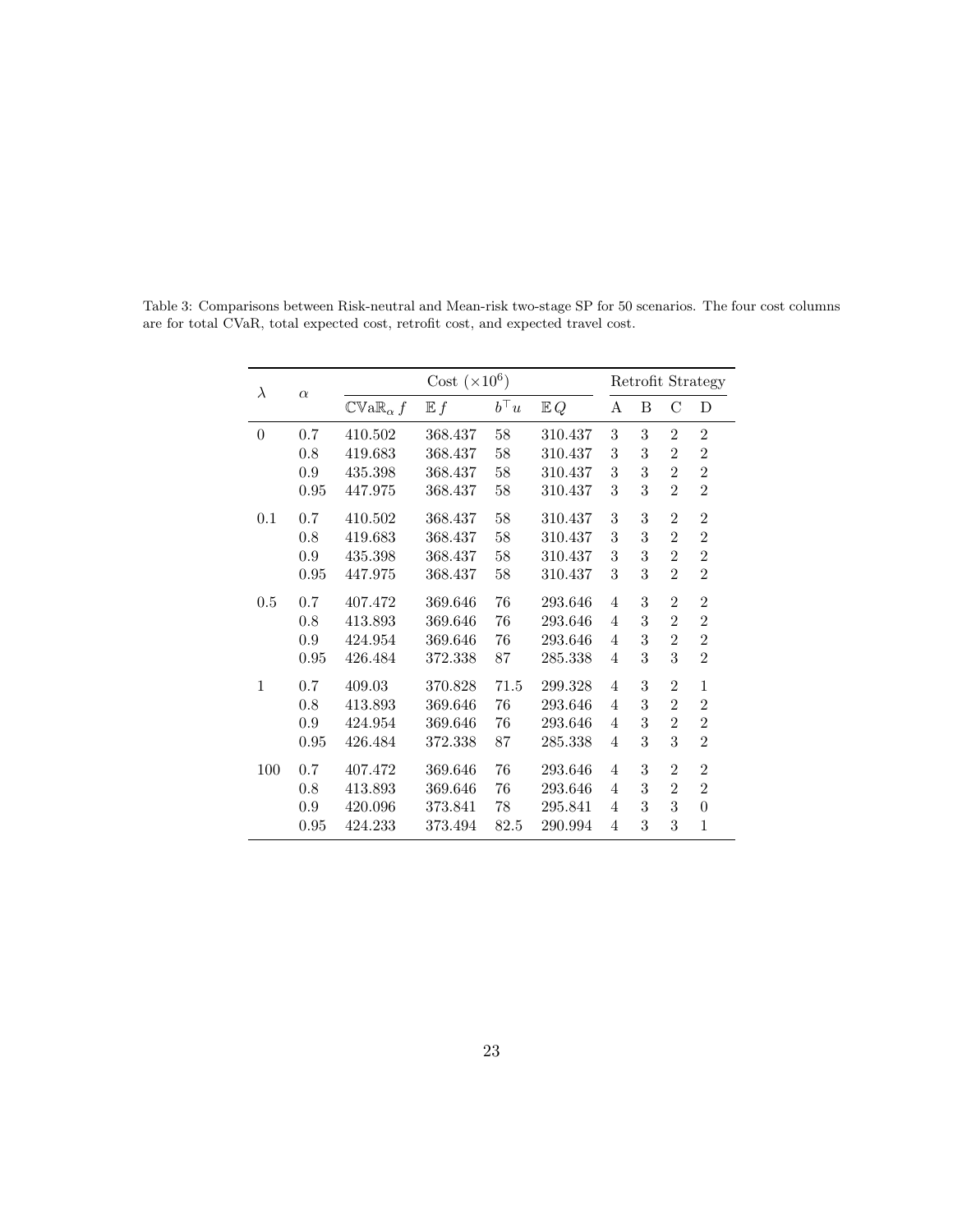roughly proportional to the number of scenarios involved in the problem. Note that each of the 100 scenario instance takes at least 7 hours to solve within 0.5% gap, and one of them  $(\lambda = 0.5, \alpha = 0.7)$  takes more than 22 hours.

To test the limits of performance of our GBD method, we also experimented with 200 scenarios. On all of these instances our method had more than 20% gap after the 24 hour time limit, and because no additional insight was gained from the output, we do not include these numbers in our tables. This indicates that the current implementation of our decomposition does not scale well to 200 or more scenarios. In practice, the scenario set of a network protection problem is estimated using the intuition provided by structural engineers who are able to somewhat reasonably predict the various hazard realizations and their corresponding damage to the network. Consequently, these problems typically tend to have less than 200 scenarios. However, this may not always be true and some applications may require modeling with a large scenario set. Also, a larger number of scenarios provides a better representation of the randomness. If indeed one wishes to solve the problem with  $|K| \geq 200$ , either due to practical application or to have the random variables in the model be as close to having a continuous probability distribution as possible, then alternate and more efficient implementations must be sought. We offer some ideas on this in the next section. That being said, we emphasize that a decomposition approach is still preferred over solving the entire discretized problem as a MINLP; this assertion was reaffirmed by trying to solve the 200 scenario instances with a MINLP solver and observing that the solver crashed on most of them or had extremely high gaps after 24 hours.

#### <span id="page-24-0"></span>6. Summary and future work

We formulated a mean-risk MINLP for transportation network protection (e.g., retrofitting highway bridges) hedging against extreme disasters (e.g., earthquakes) on a system level, where CVaR is considered as the risk measurement and integrated into the optimization framework. This is the first study that explicitly considers CVaR as the risk measure in the field of transportation network protection. The mean-risk formulation is a nonconvex MINLP, but we show that the recourse function can be reformulated to be convex in the bridge retrofit variables, which appear as first stage decisions. This leads to the development of a Benders-type decomposition algorithm to solve the MINLP.

We demonstrate the mean-risk model and decomposition method using two numerical examples: (i) a small nine-node network used to validate the proposed decomposition method and exhibit its superior performance in comparison to standard MINLP software; (ii) the benchmark Sioux Falls network to explore the correlations between risk parameters and retrofit decisions and their impacts on the system costs. We investigated the capacity of our solution method in handling different sized scenario sets and also compared the results of our mean-risk model with the risk-neutral model to understand the costs and effects of using a more risk-averse model. From the results, there are several worthy notes. First, by using a weighted mean-risk criterion, the mean-risk model hedges against larger losses where the two risk coefficients reflect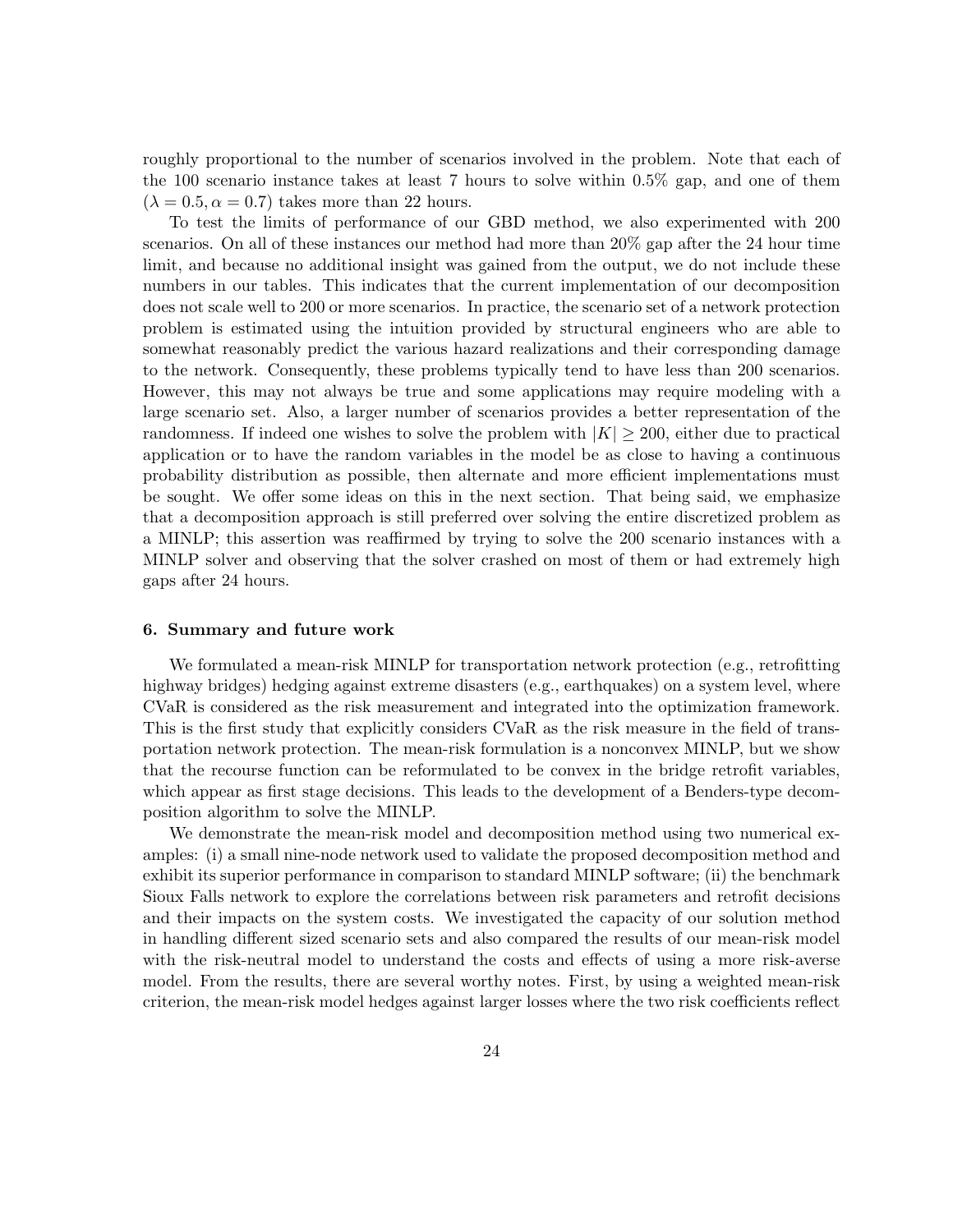<span id="page-25-0"></span>

| $\lambda$      | $\alpha$ | $K=20$            |                | $K=50$            |         | $K = 100$         |         |  |
|----------------|----------|-------------------|----------------|-------------------|---------|-------------------|---------|--|
|                |          | $CVaR_{\alpha} f$ | $\mathbb{E} f$ | $CVaR_{\alpha} f$ | E f     | $CVaR_{\alpha} f$ | E f     |  |
| $\overline{0}$ | 0.7      | 399.143           | 365.798        | 410.502           | 368.437 | 417.665           | 370.661 |  |
|                | 0.8      | 408.018           | 365.798        | 419.683           | 368.437 | 430.958           | 370.661 |  |
|                | 0.9      | 426.197           | 365.798        | 435.398           | 368.437 | 453.774           | 370.661 |  |
|                | 0.95     | 438.264           | 365.798        | 447.975           | 368.437 | 482.858           | 370.661 |  |
| 0.1            | 0.7      | 399.143           | 365.798        | 410.502           | 368.437 | 417.665           | 370.661 |  |
|                | 0.8      | 408.018           | 365.798        | 419.683           | 368.437 | 418.16            | 371.612 |  |
|                | 0.9      | 426.197           | 365.798        | 435.398           | 368.437 | 430.395           | 371.612 |  |
|                | 0.95     | 438.264           | 365.798        | 447.975           | 368.437 | 439.092           | 371.612 |  |
| 0.5            | 0.7      | 399.143           | 365.798        | 407.472           | 369.646 | 409.375           | 371.612 |  |
|                | 0.8      | 408.018           | 365.798        | 413.893           | 369.646 | 418.16            | 371.612 |  |
|                | 0.9      | 409.962           | 370.116        | 424.954           | 369.646 | 425.02            | 373.346 |  |
|                | 0.95     | 412.771           | 370.116        | 426.484           | 372.338 | 431.136           | 373.346 |  |
| $\mathbf{1}$   | 0.7      | 399.143           | 365.798        | 409.03            | 370.828 | 408.011           | 373.346 |  |
|                | 0.8      | 401.749           | 369.721        | 413.893           | 369.646 | 416.344           | 373.346 |  |
|                | 0.9      | 410.505           | 369.721        | 424.954           | 369.646 | 425.461           | 374.152 |  |
|                | 0.95     | 412.771           | 370.116        | 426.484           | 372.338 | 428.039           | 374.875 |  |
| 100            | 0.7      | 396.316           | 370.116        | 407.472           | 369.646 | 408.011           | 373.346 |  |
|                | 0.8      | 401.749           | 369.721        | 413.893           | 369.646 | 416.55            | 374.152 |  |
|                | 0.9      | 407.975           | 375.106        | 420.096           | 373.841 | 423.003           | 374.875 |  |
|                | 0.95     | 410.876           | 375.106        | 424.233           | 373.494 | 428.039           | 374.875 |  |

Table 4: Total expected and CVaR costs  $(\times 10^6)$  under different number of scenarios.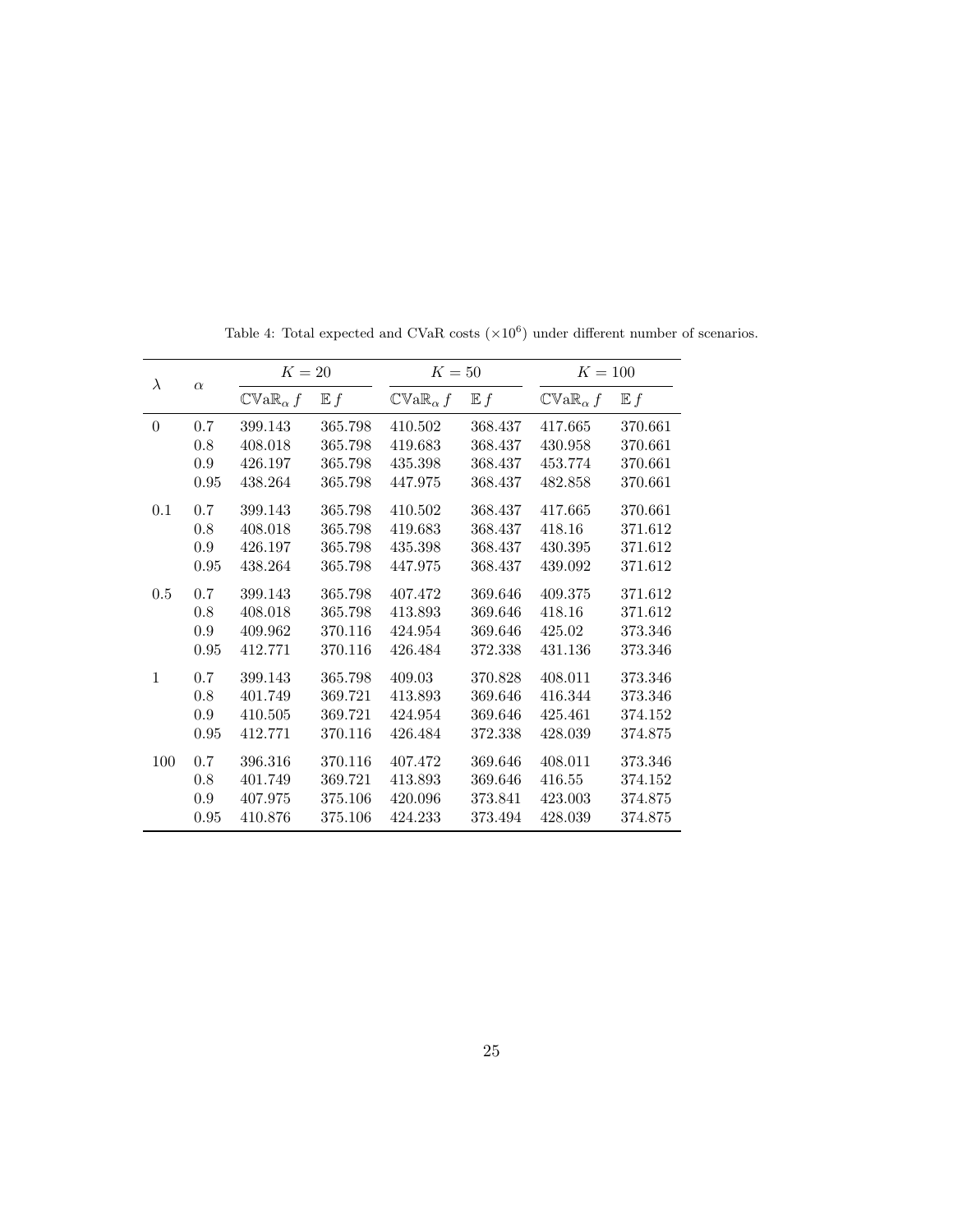| $\lambda$ | $\alpha$   | $K=20$   |        |           | $K=50$   |        |           | $K = 100$ |         |                                |
|-----------|------------|----------|--------|-----------|----------|--------|-----------|-----------|---------|--------------------------------|
|           |            | $%$ Gap  | Time   | $#$ Iter. | $%$ Gap  | Time   | $#$ Iter. | $%$ Gap   | Time    | $#$ Iter.                      |
| 0.00      | 0.7        | 0.10     | 147.68 | 31        | 0.00     | 342.17 | $30\,$    | 0.00      | 687.05  | 28                             |
|           | 0.8        | 0.10     | 156.75 | 31        | 0.00     | 338.43 | 30        | 0.00      | 690.12  | $\ensuremath{\mathnormal{28}}$ |
|           | 0.9        | 0.10     | 152.76 | 31        | 0.00     | 334.37 | $30\,$    | 0.00      | 684.33  | $\ensuremath{\mathnormal{28}}$ |
|           | $0.95\,$   | 0.10     | 153.87 | $31\,$    | 0.00     | 334.44 | $30\,$    | 0.00      | 687.51  | $\sqrt{28}$                    |
| 0.1       | 0.7        | 0.34     | 142.62 | 27        | 0.00     | 291.35 | 31        | 0.00      | 757.93  | $31\,$                         |
|           | 0.8        | 0.34     | 148.43 | 28        | 0.00     | 377.1  | 31        | 0.00      | 738.95  | $30\,$                         |
|           | 0.9        | 0.00     | 170.25 | 31        | 0.00     | 284.38 | 29        | 0.17      | 580.88  | $\ensuremath{\mathnormal{28}}$ |
|           | 0.95       | 0.00     | 164.37 | $30\,$    | 0.00     | 350.08 | 30        | 0.00      | 604.62  | $26\,$                         |
| 0.5       | 0.7        | $0.09\,$ | 160.82 | 29        | 0.01     | 309.52 | 26        | 0.38      | 1336.77 | 26                             |
|           | 0.8        | 0.33     | 152.93 | $29\,$    | 0.33     | 303.3  | 24        | 0.37      | 579.1   | ${\bf 26}$                     |
|           | 0.9        | 0.06     | 141.15 | 25        | 0.01     | 641.13 | 25        | 0.05      | 632.5   | $27\,$                         |
|           | 0.95       | 0.00     | 110.53 | 22        | 0.43     | 225.92 | 24        | 0.07      | 553.78  | $23\,$                         |
| 1         | 0.7        | 0.32     | 126.02 | 29        | 0.47     | 246.38 | $27\,$    | 0.07      | 494.85  | 27                             |
|           | 0.8        | 0.01     | 153.35 | $28\,$    | 0.16     | 236.6  | 26        | 0.13      | 489.22  | 26                             |
|           | 0.9        | 0.32     | 84.0   | 21        | 0.44     | 295.07 | 23        | 0.46      | 530.88  | $23\,$                         |
|           | 0.95       | 0.22     | 102.82 | $20\,$    | 0.24     | 210.3  | 22        | 0.37      | 464.2   | 19                             |
| 100       | 0.7        | 0.09     | 128.43 | 23        | 0.02     | 301.83 | 25        | 0.03      | 488.6   | 26                             |
|           | 0.8        | 0.01     | 114.7  | 21        | 0.01     | 301.25 | 25        | 0.19      | 494.52  | 22                             |
|           | $\rm 0.9$  | $0.01\,$ | 81.02  | $20\,$    | $0.03\,$ | 170.68 | 18        | 0.03      | 412.75  | 18                             |
|           | $\rm 0.95$ | 0.66     | 92.45  | 20        | 0.19     | 155.65 | 16        | 0.04      | 401.73  | 17                             |

<span id="page-26-0"></span>Table 5: Solution performances under different number of scenarios. Gap refers to optimality gap. Times are in minutes.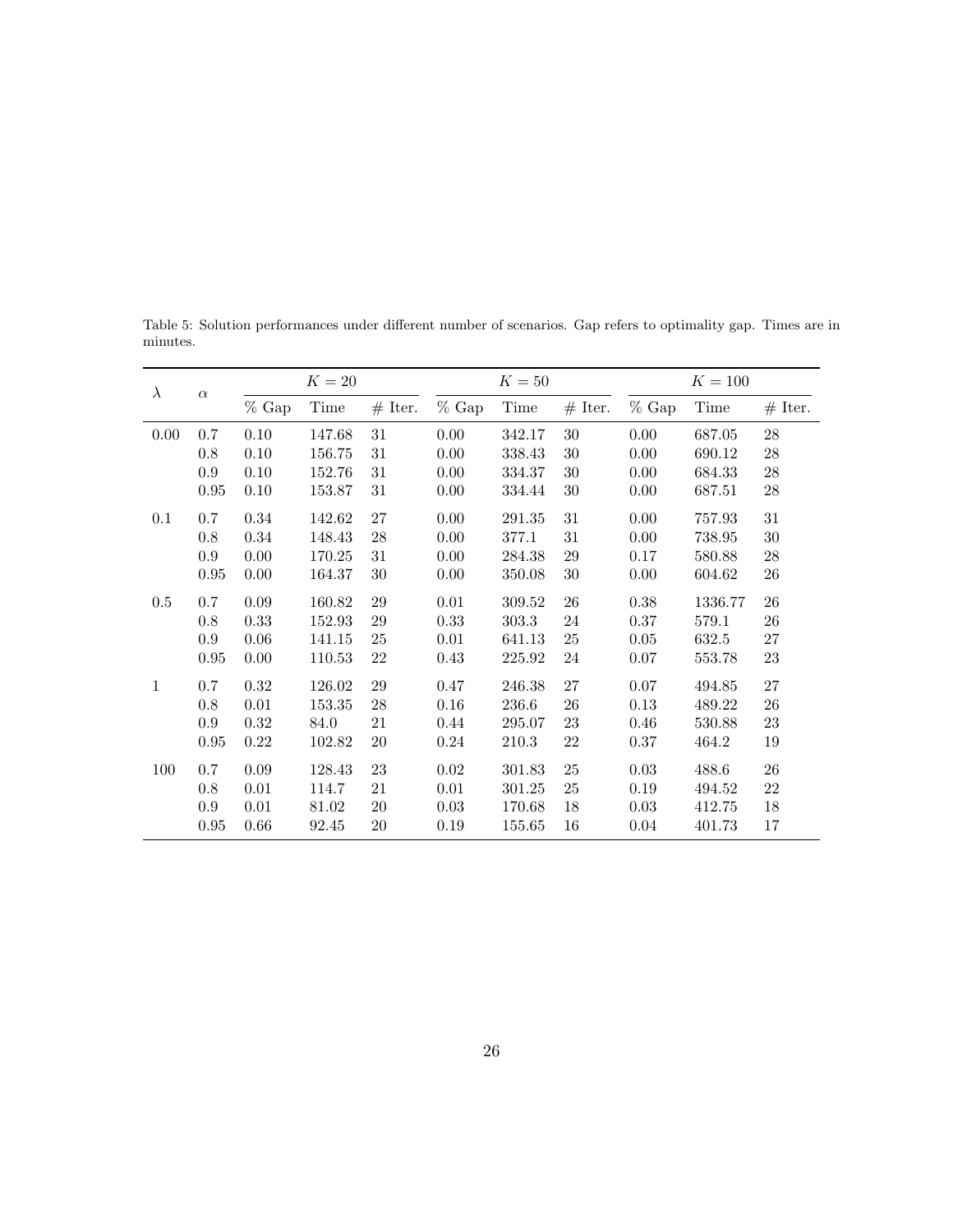decision makers' risk preferences. It has a slightly larger total expected cost (retrofit cost plus travel cost) than the two-stage SP model and there is a discernible increase in retrofit cost and decrease in travel cost. Second, there are quite a few duplicated solutions with different combinations of risk parameters.

Several future directions involving both the modeling and algorithmic part would be worthy research efforts. From a modeling perspective, incorporating traffic equilibrium to model route choices of network users seems relevant. This will make the model a Mathematical Program with Equilibrium Constraints (MPEC). One of the challenges would be converting this MPEC to a MINLP through regularization or penalization. Once it is in the form of MINLP, we may apply the developed decomposition method for obtaining solutions. In addition, more realistic assumptions on post-disaster traffic capacity (i.e.,  $\theta_a^k$ ) may be included by integrating the network model with structural analysis. The structural analysis that relates the bridge performance with retrofit strategies that cost differently may produce a nonlinear bridge traffic capacity-cost relationship. Instead of assuming a constant or linear relationship as in most optimization-based transportation network protection problems, we could use finite element analysis to construct a structural performance-retrofit level relationship between the structural strength and allocated budget for each bridge. Lastly, one may also consider modeling with more general quantile risk measures and empirically comparing the solutions obtained from different risk measures.

Several enhancements can be explored on the algorithmic side to obtain a more sophisticated method that achieves faster convergence on problems with large number of scenarios. First, the subproblems can be solved in parallel at each iteration. Second, the decomposition can be implemented via a one-tree approach where a single branch-and-cut tree is maintained for the master problem and at each integer feasible node of this tree, subproblems are solved to generate globally valid optimality cuts. The choice of modeling and optimization software in this paper present a handicap with respect to these two extensions, and hence alternate implementations must be adopted. Third, alternate convex reformulations of the recourse function deserve attention. These may lead to stronger cutting planes for each scenario. Finally, this paper proposed a Benders-type (also called primal) decomposition algorithm; a natural extension would be a dual (also called scenario) decomposition algorithm which would require different convexification techniques.

#### Acknowledgement

The authors would like to thank two referees whose meticulous reading and constructive suggestions contributed to improving this manuscript. The second author (AG) was partially supported by ONR grant N00014-16-1-2725.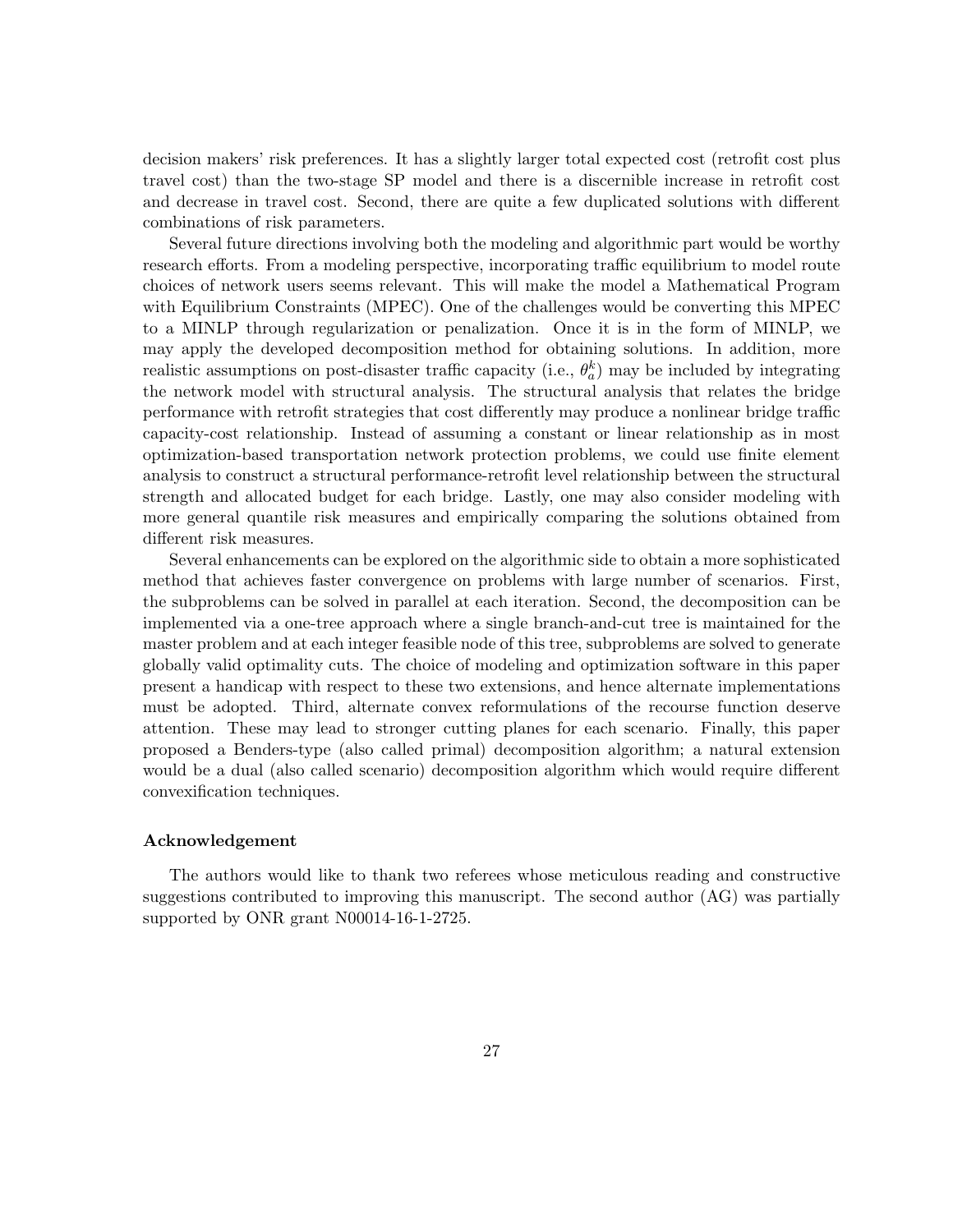#### References

- <span id="page-28-0"></span>[1] I. Buckle, I. Friedland, J. Mander, G. Martin, R. Nutt, M. Power, Seismic retrofitting manual for highway structures: Part 1–Bridges, Technical Report, US Department of Transportation, Federal Highway Administration, 2006.
- <span id="page-28-1"></span>[2] ASCE, 2013 Report Card for America's Infrastructure, American Society of Civil Engineers, 2013.
- <span id="page-28-2"></span>[3] L. Chang, F. Peng, Y. Ouyang, A. Elnashai, B. Spencer, Bridge seismic retrofit program planning to maximize postearthquake transportation network capacity, Journal of Infrastructure Systems 18 (2012) 75–88.
- <span id="page-28-3"></span>[4] Y. Fan, C. Liu, Solving stochastic transportation network protection problems using the progressive hedging-based method, Networks and Spatial Economics 10 (2010) 193–208.
- <span id="page-28-4"></span>[5] C. Liu, Y. Fan, F. Ordóñez, A two-stage stochastic programming model for transportation network protection, Computers & Operations Research 36 (2009) 1582–1590.
- <span id="page-28-5"></span>[6] L. J. LeBlanc, E. K. Morlok, W. P. Pierskalla, An efficient approach to solving the road network equilibrium traffic assignment problem, Transportation Research 9 (1975) 309– 318.
- <span id="page-28-6"></span>[7] Y. Fan, C. Liu, R. Lee, A. S. Kiremidjian, Highway network retrofit under seismic hazard, Journal of Infrastructure Systems 16 (2010) 181–187.
- <span id="page-28-7"></span>[8] A. S. Mohaymany, N. Pirnazar, Critical routes determination for emergency transportation network aftermath earthquake, in: 2007 IEEE International Conference on Industrial Engineering and Engineering Management, IEEE, 2007, pp. 817–21.
- <span id="page-28-8"></span>[9] K. Viswanath, S. Peeta, Multicommodity maximal covering network design problem for planning critical routes for earthquake response, in: Transportation Research Board 82nd Annual Meeting, Transportation Research Record, National Research Council, 2003, pp. 1–10.
- <span id="page-28-9"></span>[10] A. Nagurney, On the relationship between supply chain and transportation network equilibria: A supernetwork equivalence with computations, Transportation Research Part E: Logistics and Transportation Review 42 (2006) 293–316.
- <span id="page-28-10"></span>[11] A. Nagurney, Mathematical models of transportation and networks, in: W.-B. Zhang (Ed.), Mathematical Models in Economics, volume II, Encyclopedia of Life Support Systems, 2007, pp. 346–384.
- <span id="page-28-11"></span>[12] M. Patriksson, The traffic assignment problem: models and methods, VSP, The Netherlands, 1994.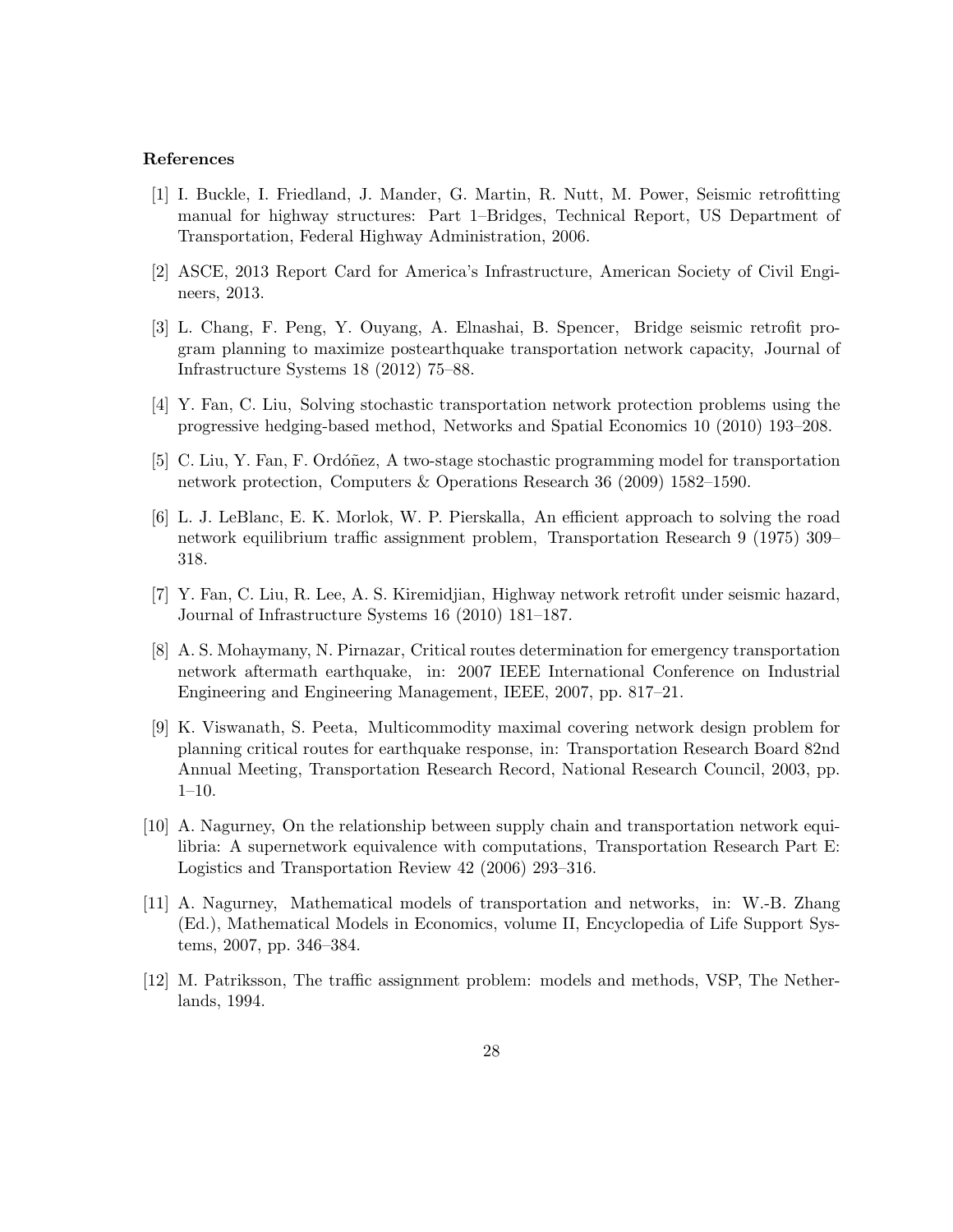- <span id="page-29-0"></span>[13] S. Peeta, A. Ziliaskopoulos, Foundations of dynamic traffic assignment: The past, the present and the future, Networks and Spatial Economics 1 (2001) 233–265.
- <span id="page-29-1"></span>[14] Y. Sheffi, Urban Transportation Networks: Equilibrium Analysis with Mathematical Programming Methods, Prentice-Hall, Englewood Cliffs, NJ, 1985.
- <span id="page-29-2"></span>[15] J. R. Birge, F. Louveaux, Introduction to stochastic programming, Springer Series in Operations Research and Financial Engineering, Springer New York, second edition edition, 2011.
- <span id="page-29-3"></span>[16] F. Carturan, C. Pellegrino, R. Rossi, M. Gastaldi, C. Modena, An integrated procedure for management of bridge networks in seismic areas, Bulletin of Earthquake Engineering 11 (2013) 543–559.
- <span id="page-29-4"></span>[17] K. Rokneddin, J. Ghosh, L. Dueñas-Osorio, J. E. Padgett, Bridge retrofit prioritisation for ageing transportation networks subject to seismic hazards, Structure and Infrastructure Engineering 9 (2013) 1050–1066.
- <span id="page-29-5"></span>[18] K. Rokneddin, J. Ghosh, J. E. Padgett, L. D. Osorio, The effects of deteriorating bridges on bridges on the bridge network connectivity, in: Structures Congress 2011, ASCE, 2011, pp. 2993–3007.
- <span id="page-29-6"></span>[19] Y. Zhou, S. Banerjee, M. Shinozuka, Socio-economic effect of seismic retrofit of bridges for highway transportation networks: a pilot study, Structure and Infrastructure Engineering 6 (2010) 145–157.
- <span id="page-29-7"></span>[20] G. Barbarosoglu, Y. Arda, A two-stage stochastic programming framework for transportation planning in disaster response, Journal of the Operational Research Society 55 (2004) 43–53.
- <span id="page-29-8"></span>[21] A. Atamtürk, M. Zhang, Two-stage robust network flow and design under demand uncertainty, Operations Research 55 (2007) 662–673.
- <span id="page-29-9"></span>[22] H. Sun, Z. Gao, J. Long, The robust model of continuous transportation network design problem with demand uncertainty, Journal of Transportation Systems Engineering and Information Technology 11 (2011) 70–76.
- <span id="page-29-10"></span>[23] Y. Yin, S. M. Madanat, X.-Y. Lu, Robust improvement schemes for road networks under demand uncertainty, European Journal of Operational Research 198 (2009) 470–479.
- <span id="page-29-11"></span>[24] Y. Lou, Y. Yin, S. Lawphongpanich, Robust approach to discrete network designs with demand uncertainty, Transportation Research Record (2009) 86–94.
- <span id="page-29-12"></span>[25] F. Andersson, H. Mausser, D. Rosen, S. Uryasev, Credit risk optimization with conditional value-at-risk criterion, Mathematical Programming 89 (2001) 273–291.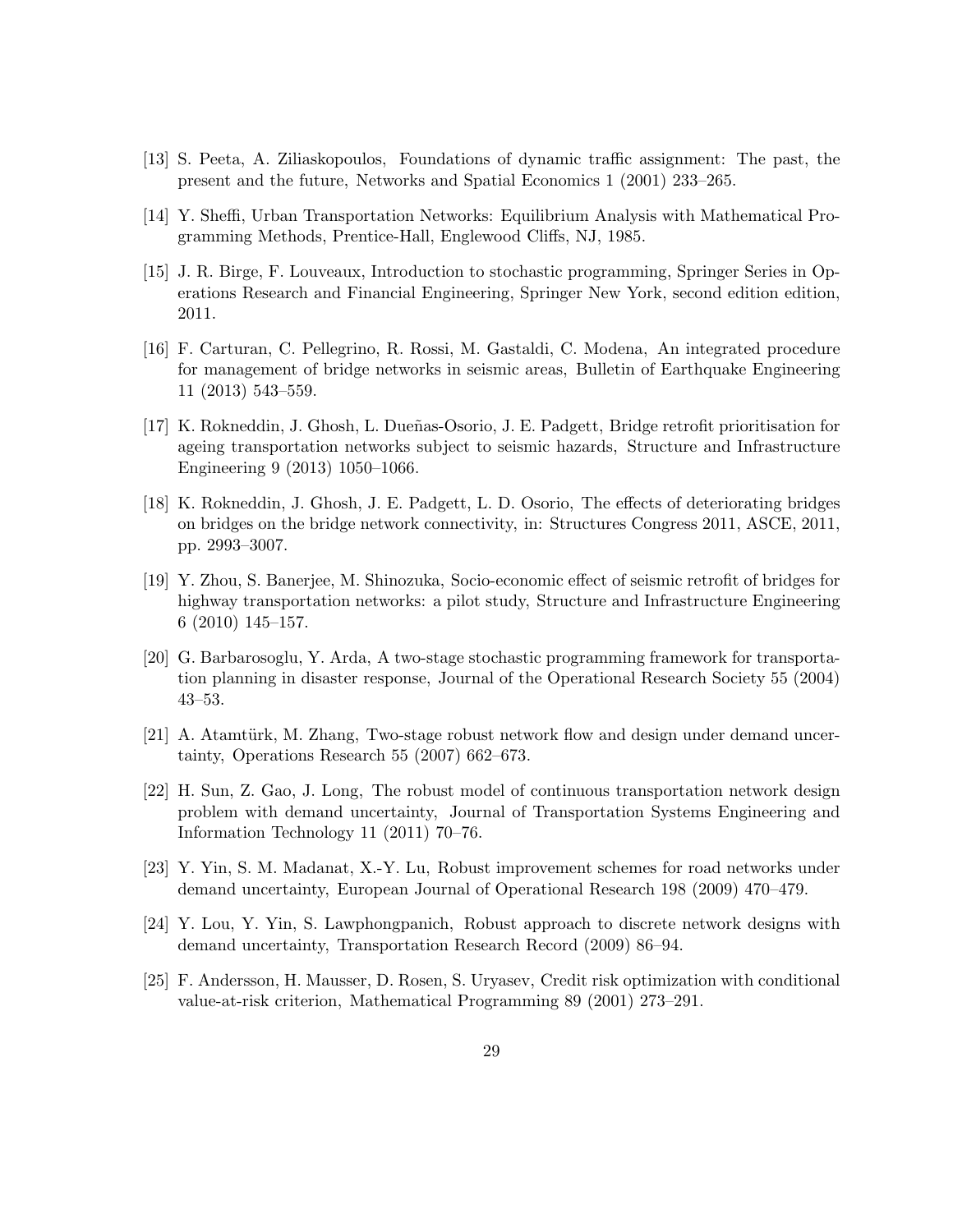- <span id="page-30-0"></span>[26] R. T. Rockafellar, S. Uryasev, Optimization of conditional value-at-risk, Journal of Risk 2 (2000) 21–42.
- <span id="page-30-1"></span>[27] S. Yau, R. H. Kwon, J. Scott Rogers, D. Wu, Financial and operational decisions in the electricity sector: contract portfolio optimization with the conditional value-at-risk criterion, International Journal of Production Economics 134 (2011) 67–77.
- <span id="page-30-2"></span>[28] W. Zhang, H. Rahimian, G. Bayraksan, Decomposition algorithms for risk-averse multistage stochastic programs with application to water allocation under uncertainty, IN-FORMS Journal on Computing 28 (2016) 385–404.
- <span id="page-30-3"></span>[29] E. A. V. Toso, D. Alem, Effective location models for sorting recyclables in public management, European Journal of Operational Research 234 (2014) 839–860.
- <span id="page-30-4"></span>[30] N. Noyan, Risk-averse two-stage stochastic programming with an application to disaster management, Computers & Operations Research 39 (2012) 541–559.
- <span id="page-30-5"></span>[31] C. Kwon, Conditional value-at-risk model for hazardous materials transportation, in: S. Jain, R. Creasey, J. Himmelspach, K. White, M. Fu (Eds.), Proceedings of the 2011 Winter Simulation Conference (WSC), IEEE, 2011, pp. 1708–1714.
- <span id="page-30-6"></span>[32] P. Artzner, F. Delbaen, J.-M. Eber, D. Heath, Coherent measures of risk, Mathematical Finance 9 (1999) 203–228.
- <span id="page-30-7"></span>[33] S. Ahmed, Convexity and decomposition of mean-risk stochastic programs, Mathematical Programming 106 (2006) 433–446.
- <span id="page-30-8"></span>[34] G. C. Pflug, Some remarks on the value-at-risk and the conditional value-at-risk, in: S. P. Uryasev (Ed.), Probabilistic Constrained Optimization: Methodology and Applications, volume 49 of Nonconvex Optimization and its Applications, Springer US, Boston, MA, 2000, pp. 272–281.
- <span id="page-30-9"></span>[35] C. I. Fábián, Handling CVaR objectives and constraints in two-stage stochastic models, European Journal of Operational Research 191 (2008) 888–911.
- <span id="page-30-10"></span>[36] R. Schultz, S. Tiedemann, Conditional value-at-risk in stochastic programs with mixedinteger recourse, Mathematical Programming 105 (2006) 365–386.
- <span id="page-30-11"></span>[37] R. Schultz, Risk aversion in two-stage stochastic integer programming, in: G. Infanger (Ed.), Stochastic Programming, volume 150 of International Series in Operations Research & Management Science, Springer, 2011, pp. 165–187.
- <span id="page-30-12"></span>[38] T. G. Cotton, L. Ntaimo, Computational study of decomposition algorithms for mean-risk stochastic linear programs, Mathematical Programming Computation 7 (2015) 471–499.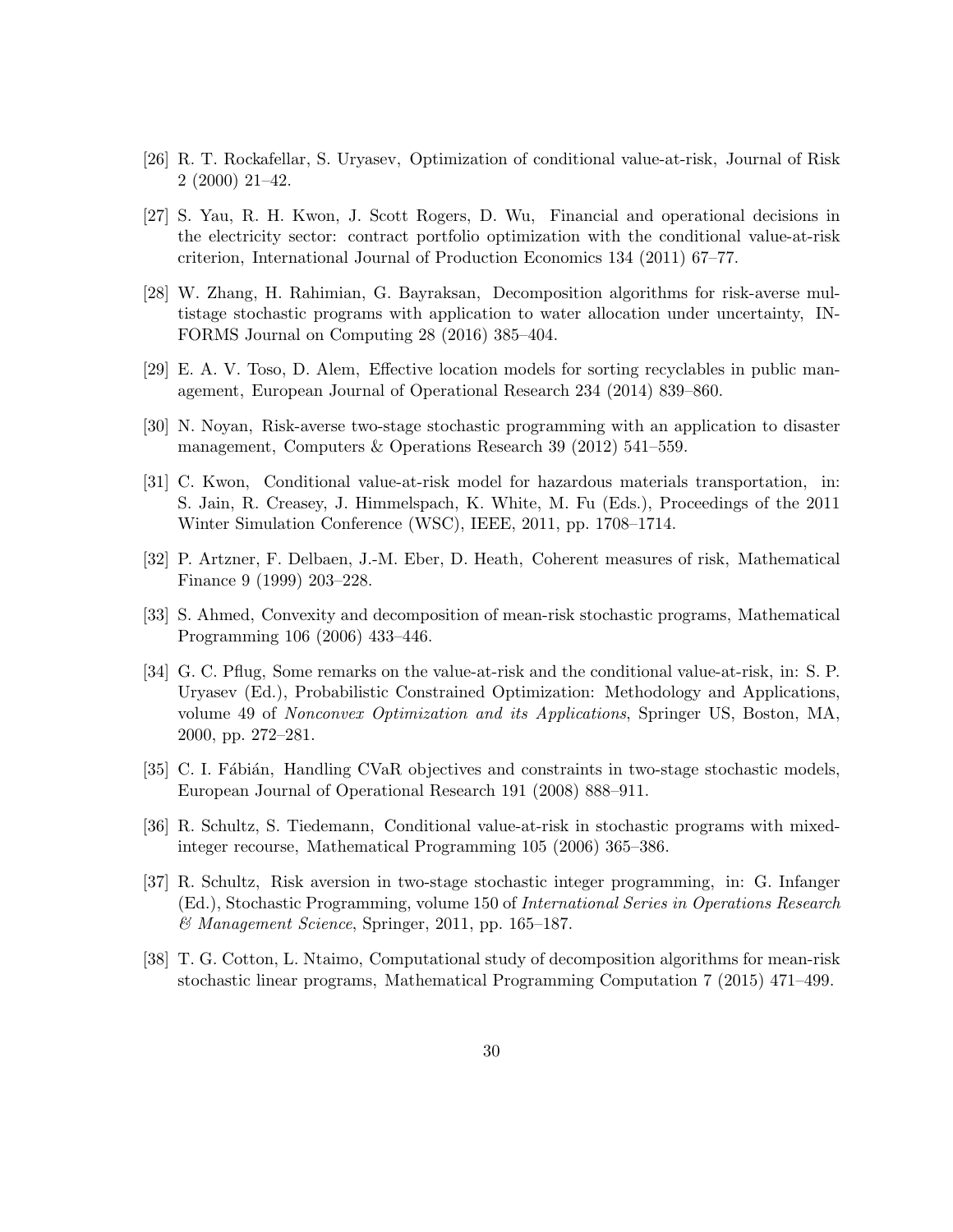- <span id="page-31-0"></span>[39] C. I. Fábián, C. Wolf, A. Koberstein, L. Suhl, Risk-averse optimization in two-stage stochastic models: Computational aspects and a study, SIAM Journal on Optimization 25 (2015) 28–52.
- <span id="page-31-1"></span>[40] W. Ogryczak, A. Ruszczynski, Dual stochastic dominance and related mean-risk models, SIAM Journal on Optimization 13 (2002) 60–78.
- <span id="page-31-2"></span>[41] Y. Huang, S. Parmelee, W. Pang, Optimal retrofit scheme for highway network under seismic hazards, International Journal of Transportation Science and Technology 3 (2014) 109–128.
- <span id="page-31-3"></span>[42] S. Burer, A. N. Letchford, Non-convex mixed-integer nonlinear programming: a survey, Surveys in Operations Research and Management Science 17 (2012) 97–106.
- <span id="page-31-4"></span>[43] A. M. Geoffrion, Generalized Benders decomposition, Journal of Optimization Theory and Applications 10 (1972) 237–260.
- <span id="page-31-5"></span>[44] K. Mackie, B. Stojadinovic, Residual displacement and post-earthquake capacity of highway bridges, in: Proceedings of the Thirteenth World Conference on Earthquake Engineering, pp.  $1-16$ .
- <span id="page-31-6"></span>[45] H. Yang, M. G. H. Bell, Models and algorithms for road network design: a review and some new developments, Transport Reviews 18 (1998) 257–278.
- <span id="page-31-7"></span>[46] Bureau of Public Roads, Traffic Assignment Manual, Urban Planning Division, US Department of Commerce, 1964.
- <span id="page-31-8"></span>[47] C. A. Floudas, Generalized Benders decomposition, in: Nonlinear and Mixed-Integer Optimization, Oxford University Press, 1995, pp. 114 – 143.
- <span id="page-31-9"></span>[48] A. Gupte, S. Ahmed, M. Cheon, S. Dey, Solving mixed integer bilinear problems using MILP formulations, SIAM Journal on Optimization 23 (2013) 721–744.
- <span id="page-31-10"></span>[49] M. Tawarmalani, N. V. Sahinidis, Global optimization of mixed-integer nonlinear programs: A theoretical and computational study, Mathematical Programming 99 (2004) 563–591.
- <span id="page-31-11"></span>[50] G. McCormick, Computability of global solutions to factorable nonconvex programs: Part I. convex underestimating problems, Mathematical Programming 10 (1976) 147–175.
- <span id="page-31-12"></span>[51] E. Balas, Disjunctive programming, Annals of Discrete Mathematics 5 (1979) 3–51.
- <span id="page-31-13"></span>[52] O. K. Gupta, A. Ravindran, Branch and bound experiments in convex nonlinear integer programming, Management science 31 (1985) 1533–1546.